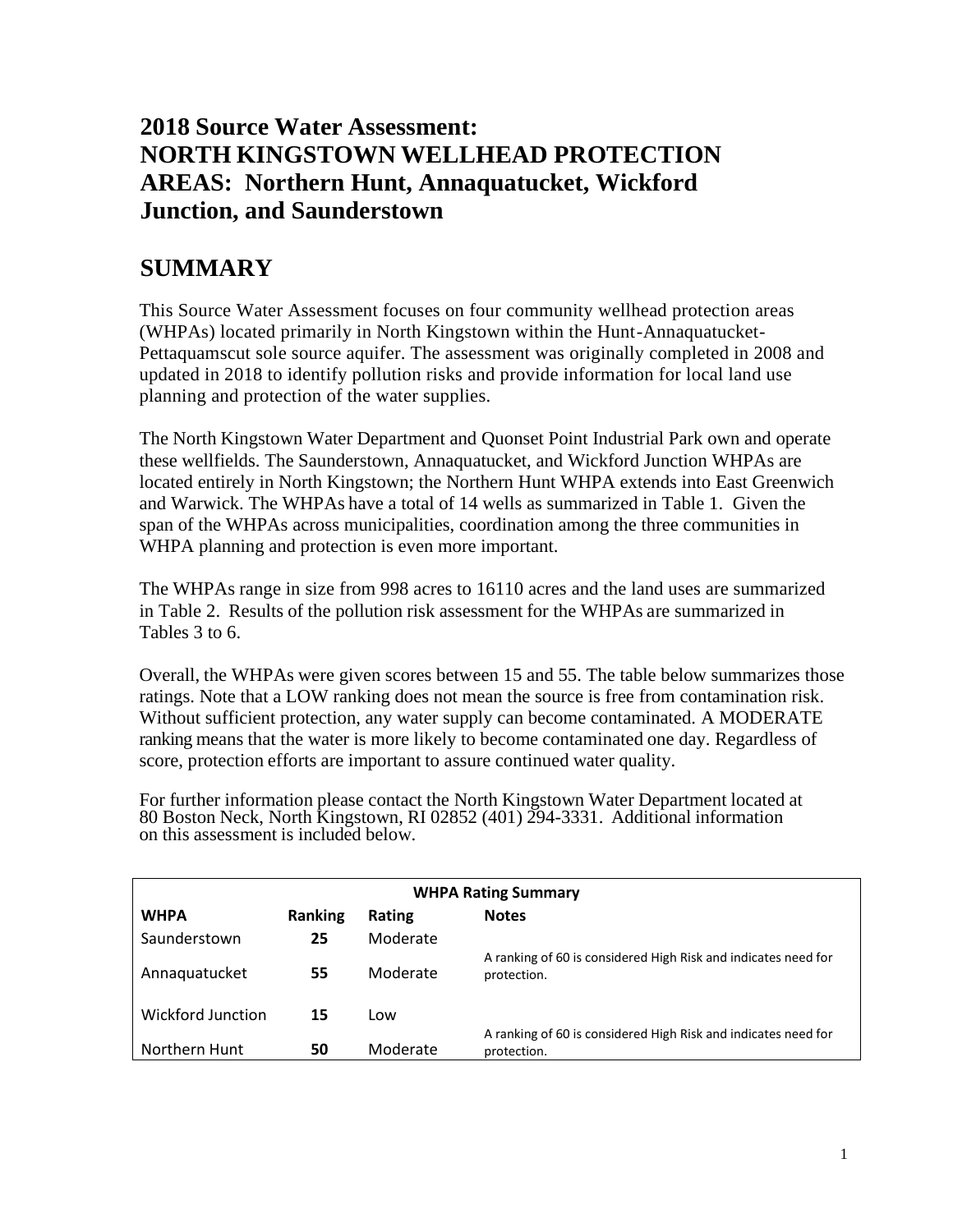# *Table 1. Well Summary by WHPA*

| <b>WELL NAME</b>       | <b>SOURCE ID</b> | <b>WHPA NAME</b>         | <b>Well Owner</b>   |
|------------------------|------------------|--------------------------|---------------------|
| Gravel Packed Well #7  | 1559517-09       | Saunderstown             |                     |
| Gravel Packed Well #8  | 1559517-10       | Saunderstown             |                     |
| Gravel Packed Well #3  | 1559517-03       | Saunderstown             |                     |
| Gravel Pack Well #11   | 1559517-12       | Annaquatucket            |                     |
| Gravel Packed Well #5A | 1559517-11       | Annaquatucket            |                     |
| Gravel Packed Well #1  | 1559517-01       | Annaquatucket            |                     |
| Gravel Packed Well #4  | 1559517-04       | Annaquatucket            |                     |
| Gravel Packed Well #2  | 1559517-02       | Annaguatucket            |                     |
| Gravel Packed Well #6  | 1559517.06       | <b>Wickford Junction</b> |                     |
| Well $#3$              | 1592025-02       | Northern Hunt            | Quonset Ind Park    |
| Gravel Dev Well #10    | 1559517-08       | Northern Hunt            | $(NK)$ but in E.G.) |
| Well #14A              | 1592025-03       | Northern Hunt            |                     |
| Well #9A               | 1592025-01       | Northern Hunt            | Quonset Ind. Park   |
| Gravel Dev Well #9     | 1559517-07       | Northern Hunt            | (NK but in Warwick) |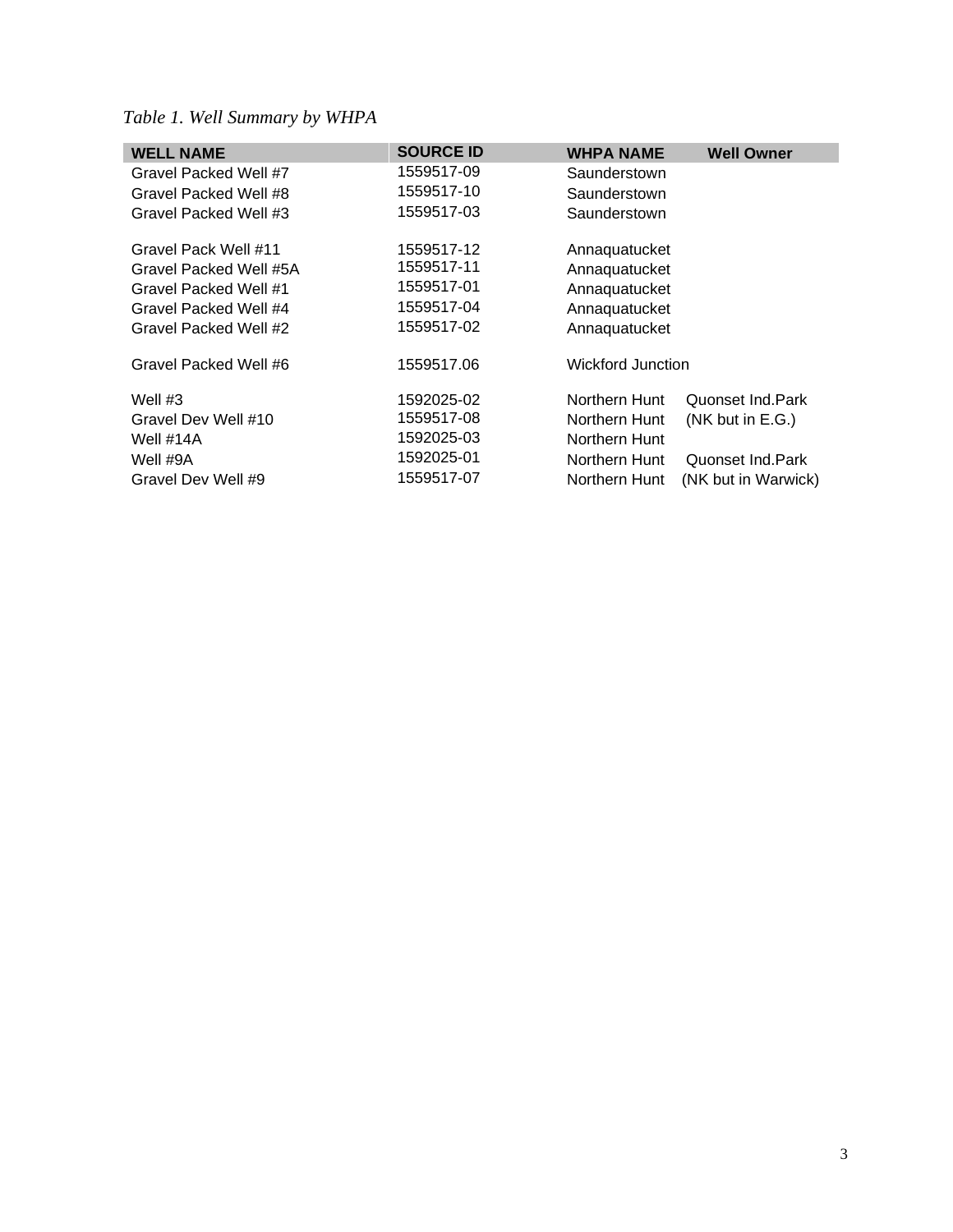## *Table 3. Risk Rating for Saunderstown WHPA*

|                                                                                                                  |              |                          | <b>SAUNDERSTOWN RATING</b>                                 |                             | <b>UPDATE</b>                                                            |               |
|------------------------------------------------------------------------------------------------------------------|--------------|--------------------------|------------------------------------------------------------|-----------------------------|--------------------------------------------------------------------------|---------------|
| <b>Wellhead Protection Area RISK INDICATOR</b>                                                                   | LOW          | <b>MEDIUM</b>            | <b>HIGH</b>                                                | <b>EXTREME</b>              |                                                                          |               |
|                                                                                                                  | $\mathbf{0}$ | 5.                       | 10                                                         | 25                          | <b>INPUT</b>                                                             | <b>RATING</b> |
| <b>Wellhead Protection Area land use</b>                                                                         |              |                          |                                                            |                             |                                                                          |               |
| 1. High intensity                                                                                                | < 10%        | 10-24%                   | 25-40%                                                     | 40%                         | 4.8%                                                                     | 0             |
| <b>Existing or Potential Pollution Sources</b>                                                                   |              |                          |                                                            |                             |                                                                          |               |
| 2. Pollution sources within inner protective radius (400' or 200')<br>of well.                                   | $\mathbf 0$  | $\mathbf{1}$             | $2 - 3$                                                    | >3                          |                                                                          | $\mathbf 0$   |
| 3. Pollution sources per acre throughout WHPA, excluding inner<br>protective radius. Multiply this number by 10. | < 0.1        | $0.1 - 0.5$              | $0.5 - 1$                                                  | >1                          |                                                                          | $\mathbf 0$   |
| <b>Water Quality</b>                                                                                             |              |                          |                                                            |                             |                                                                          |               |
| 4. History of Contaminant detects within last 5 years                                                            | Trace1       | $<$ 1/2 MCL              | $>1/2$ MCL                                                 | Violation                   | $*a$                                                                     | 25            |
| 5. Source water Bacteria detects within 5 years.                                                                 | none         | Total coliform detection | Fecal Coliform detected: cause<br>identified and corrected | Fecal coliform<br>violation | Bacteria have<br>not been<br>detected                                    | 0             |
| 6. Maximum nitrate-nitrogen (NO3-N) concentration in last 5<br>years.                                            | $< 5$ mg/l   | $.5 - 2$ mg/l            | $2-5$ mg/l                                                 | $>5$ mg/l                   | Nitrate levels<br>in ground-<br>water have<br>been consis-<br>tently low | 0             |
| <b>MAXIMUM</b>                                                                                                   |              |                          |                                                            |                             |                                                                          |               |
| Overall Ranking - Sum of all risk ratings.                                                                       | $0 - 19$     | 20-59                    | 60-100                                                     | >100                        |                                                                          | 25            |

Notes:

Г

\*a-There was a violation of the chloroform and radium standards. A violation indicates that the sample exceeded the amount deemed acceptable. For more information, contact the system identified.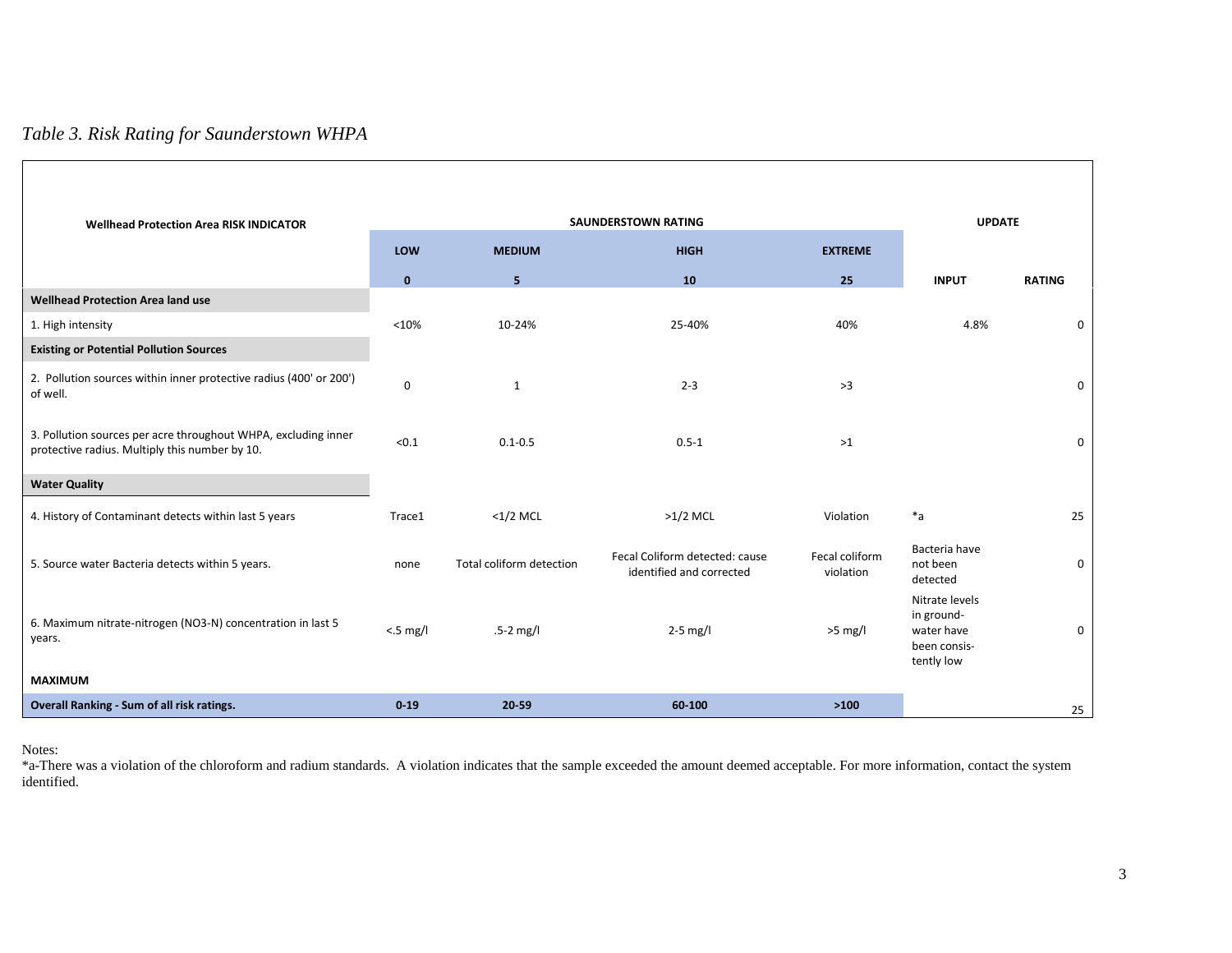## *Table 4. Risk Rating for Annaquatucket WHPA*

|                                                                                                                  |              |                          | <b>ANNAQUATUCKET RATING</b>                                |                             | <b>UPDATE</b>                         |               |
|------------------------------------------------------------------------------------------------------------------|--------------|--------------------------|------------------------------------------------------------|-----------------------------|---------------------------------------|---------------|
| <b>Wellhead Protection Area RISK INDICATOR</b>                                                                   | LOW          | <b>MEDIUM</b>            | <b>HIGH</b>                                                | <b>EXTREME</b>              |                                       |               |
|                                                                                                                  | $\mathbf{0}$ | 5                        | 10                                                         | 25                          | <b>INPUT</b>                          | <b>RATING</b> |
| <b>Wellhead Protection Area land use</b>                                                                         |              |                          |                                                            |                             |                                       |               |
| 1. High intensity                                                                                                | < 10%        | 10-24%                   | 25-40%                                                     | 40%                         | 22.80%                                | 5             |
| <b>Existing or Potential Pollution Sources</b>                                                                   |              |                          |                                                            |                             |                                       |               |
| 2. Pollution sources within inner protective radius (400' or 200') of<br>well.                                   | $\mathsf 0$  | $\mathbf{1}$             | $2 - 3$                                                    | >3                          |                                       | 0             |
| 3. Pollution sources per acre throughout WHPA, excluding inner<br>protective radius. Multiply this number by 10. | < 0.1        | $0.1 - 0.5$              | $0.5 - 1$                                                  | $>1$                        |                                       | 0             |
| <b>Water Quality</b>                                                                                             |              |                          |                                                            |                             |                                       |               |
| 4. History of Contaminant detects within last 5 years                                                            | Trace1       | $<1/2$ MCL               | $>1/2$ MCL                                                 | Violation                   | $\boldsymbol{*}\textsf{B}$            | 25            |
| 5. Source water Bacteria detects within 5 years.                                                                 | none         | Total coliform detection | Fecal Coliform detected: cause<br>identified and corrected | Fecal coliform<br>violation | Bacteria have<br>not been<br>detected | 0             |
| 6. Maximum nitrate-nitrogen (NO3-N) concentration in last 5 years.                                               | $< 5$ mg/l   | $.5-2$ mg/l              | $2-5$ mg/l                                                 | $>5$ mg/l                   | GP Well 11                            | 25            |
| <b>MAXIMUM</b>                                                                                                   |              |                          |                                                            |                             |                                       |               |
| Overall Ranking - Sum of all risk ratings.                                                                       | 0.19         | 20-59                    | 60-100                                                     | $>100$                      |                                       | 55            |

Notes:

\*B - There was a violation of the chromium standards. A violation indicates that the sample exceeded the amount deemed acceptable. For more information, contact the system identified.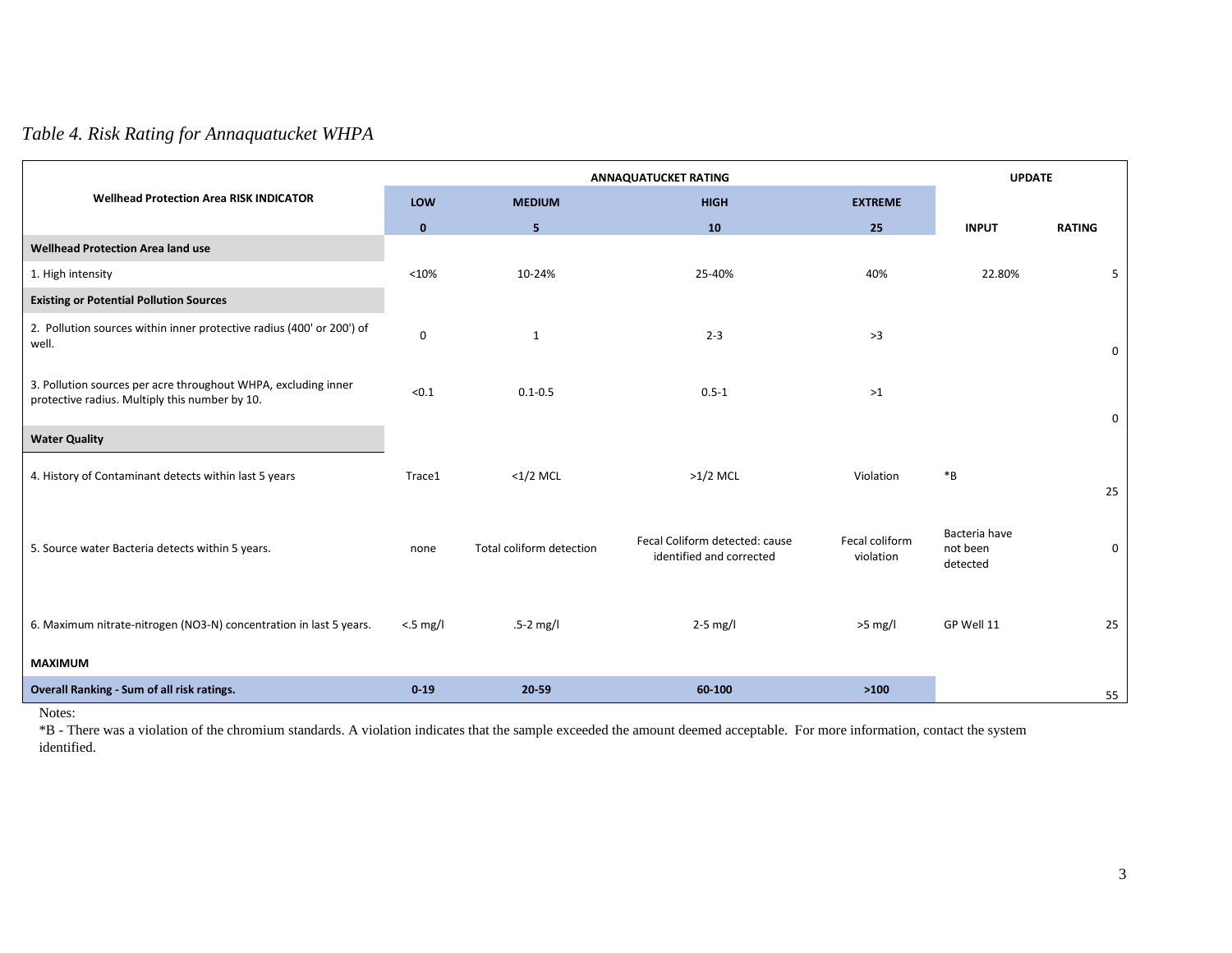# *Table 5. Risk Rating for Wickford Junction WHPA*

|                                                                                                                     |                                     | <b>UPDATE</b>            |                                                            |                          |                                          |               |
|---------------------------------------------------------------------------------------------------------------------|-------------------------------------|--------------------------|------------------------------------------------------------|--------------------------|------------------------------------------|---------------|
| <b>Wellhead Protection Area RISK INDICATOR</b>                                                                      | LOW<br><b>HIGH</b><br><b>MEDIUM</b> |                          | <b>EXTREME</b>                                             |                          |                                          |               |
|                                                                                                                     | $\mathbf{0}$                        | 5                        | 10                                                         | 25                       | <b>INPUT</b>                             | <b>RATING</b> |
| <b>Wellhead Protection Area land use</b>                                                                            |                                     |                          |                                                            |                          |                                          |               |
| 1. High intensity                                                                                                   | < 10%                               | 10-24%                   | 25-40%                                                     | 40%                      | 21.82%                                   | 5             |
| <b>Existing or Potential Pollution Sources</b>                                                                      |                                     |                          |                                                            |                          |                                          |               |
| 2. Pollution sources within inner protective radius<br>(400' or 200') of well.                                      | $\mathbf 0$                         | $\mathbf{1}$             | $2 - 3$                                                    | >3                       |                                          | $\mathbf 0$   |
| 3. Pollution sources per acre throughout WHPA,<br>excluding inner protective radius. Multiply this<br>number by 10. | < 0.1                               | $0.1 - 0.5$              | $0.5 - 1$                                                  | >1                       |                                          | $\mathbf 0$   |
| <b>Water Quality</b>                                                                                                |                                     |                          |                                                            |                          |                                          |               |
| 4. History of Contaminant detects within last 5 years                                                               | Trace1                              | $<$ 1/2 MCL              | $>1/2$ MCL                                                 | Violation                | $^*A$                                    | 0             |
| 5. Source water Bacteria detects within 5 years.                                                                    | none                                | Total coliform detection | Fecal Coliform detected: cause identified<br>and corrected | Fecal coliform violation | Bacteria<br>have not<br>been<br>detected | $\mathbf 0$   |
| 6. Maximum nitrate-nitrogen (NO3-N) concentration<br>in last 5 years.                                               | $< 5$ mg/l                          | $.5-2$ mg/l              | $2-5$ mg/l                                                 | $>5$ mg/l                | ${}^*B$                                  | 10            |
| <b>MAXIMUM</b>                                                                                                      |                                     |                          |                                                            |                          |                                          |               |
| Overall Ranking - Sum of all risk ratings.                                                                          | 0.19                                | 20-59                    | 60-100                                                     | >100                     |                                          | 15            |

Notes:

\*A-There has been non detection of regulated contaminants (excluding bacteria and nitrates).

\*B-Nitrate levels in groundwater are higher than background levels which may indicate contribution from human activity.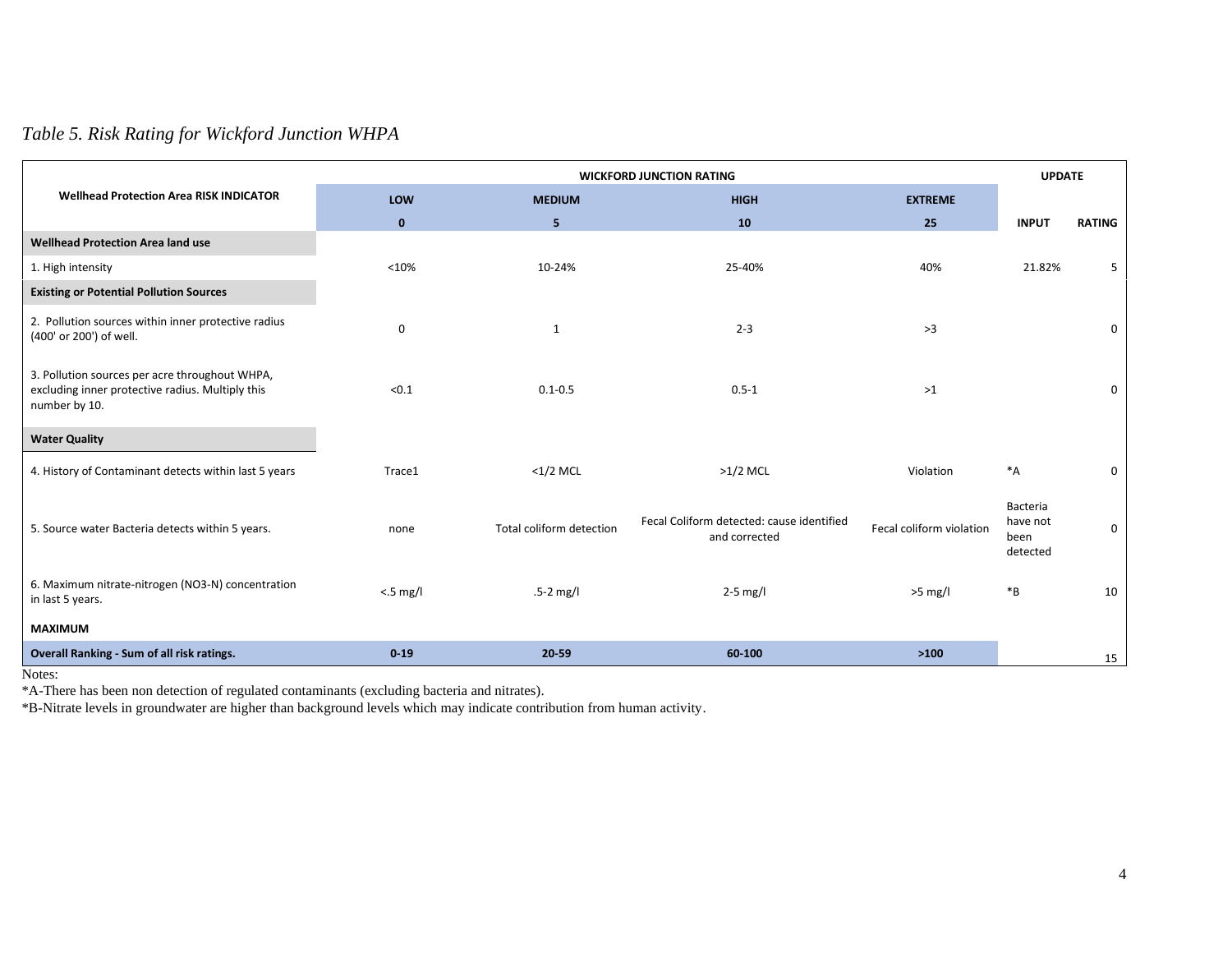### *Table 6. Risk Rating for Northern Hunt WHPA*

| <b>Wellhead Protection Area RISK INDICATOR</b>                                                                   |                    | <b>NORTHERN HUNT RATING</b>        |                                                            |                             |              |               |
|------------------------------------------------------------------------------------------------------------------|--------------------|------------------------------------|------------------------------------------------------------|-----------------------------|--------------|---------------|
|                                                                                                                  | LOW                | <b>MEDIUM</b>                      | <b>HIGH</b>                                                | <b>EXTREME</b>              |              |               |
|                                                                                                                  | $\mathbf{0}$       | 5                                  | 10                                                         | 25                          | <b>INPUT</b> | <b>RATING</b> |
| <b>Wellhead Protection Area land use</b>                                                                         |                    |                                    |                                                            |                             |              |               |
| 1. High intensity                                                                                                | < 10%              | 10-24%                             | 25-40%                                                     | 40%                         | 33.73%       | 10            |
| <b>Existing or Potential Pollution Sources</b>                                                                   |                    |                                    |                                                            |                             |              |               |
| 2. Pollution sources within inner protective radius (400' or 200') of well.                                      | $\mathbf 0$        | 1                                  | $2 - 3$                                                    | >3                          |              | $\mathbf 0$   |
| 3. Pollution sources per acre throughout WHPA, excluding inner protective radius.<br>Multiply this number by 10. | < 0.1              | $0.1 - 0.5$                        | $0.5 - 1$                                                  | $>1$                        |              | $\mathbf 0$   |
| <b>Water Quality</b>                                                                                             |                    |                                    |                                                            |                             |              |               |
| 4. History of Contaminant detects within last 5 years                                                            | Trace1             | $<$ 1/2 MCL                        | $>1/2$ MCL                                                 | Violation                   | $^*A$        | 25            |
| 5. Source water Bacteria detects within 5 years.                                                                 | none               | <b>Total coliform</b><br>detection | Fecal Coliform detected: cause identified<br>and corrected | Fecal coliform<br>violation | $*_{B}$      | 5             |
| 6. Maximum nitrate-nitrogen (NO3-N) concentration in last 5 years.                                               | $< 5 \text{ mg/l}$ | $.5-2$ mg/l                        | $2-5$ mg/l                                                 | $>5$ mg/l                   |              | 10            |
| <b>MAXIMUM</b>                                                                                                   |                    |                                    |                                                            |                             |              |               |
| Overall Ranking - Sum of all risk ratings.                                                                       | $0 - 19$           | 20 59                              | 60-100                                                     | >100                        |              | 50            |

Notes:

\*A-There was a violation of the radium standards. A violation indicates that the sample exceeded the amount deemed acceptable. For more information, contact the system identified. \*B-Fecal coliform were not detected. Coliform bacteria were detected 3 times during this period. However, re-sampling revealed that the problem had been corrected.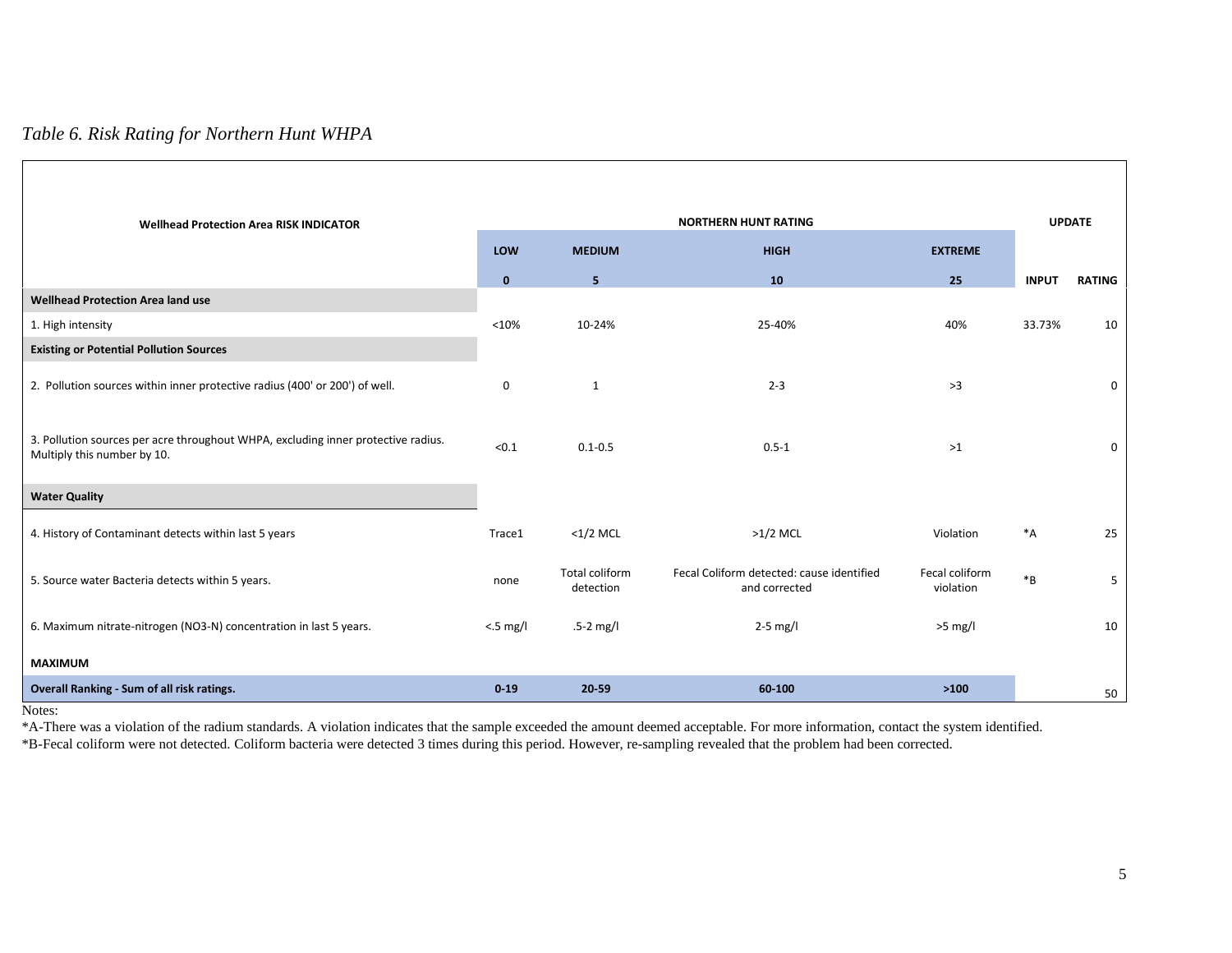# **UNDERSTANDING THE ASSESSMENT**

#### **WHY WAS THE ASSESSMENT DONE?**

The Safe Drinking Water Act (SDWA) Amendments of 1996 required states to develop and implement source water assessment programs (SWAPs) to analyze existing and potential threats to the quality of the public drinking water throughout the state. Using these programs, most states have completed source water assessments for every public water system -- from major metropolitan areas to the smallest towns. Even schools, restaurants, and other public facilities that have wells or surface water supplies have been assessed. A source water assessment is a study and report, unique to a water system that provides basic information about the water used to provide drinking water. States are working with local communities and public water systems to identify protection measures to address potential threats to sources of drinking water.

In Rhode Island, RI HEALTH's Office of Drinking Water Quality administers the Source Water Assessment Program.

#### **WHAT AREA WAS EVALUATED FOR THIS ASSESSMENT?**

The source water protection area, the area evaluated for this assessment, is the critical area surrounding a public water supply well or an intake on a surface source. For a public water supply well, this is the wellhead protection area (WHPA). The WHPA is the estimated area from which groundwater and surface water will flow from under severe pumping conditions. This can also be stated as the maximum estimated area that water withdrawn from the well will ever be drawn from. For most bedrock wells, this area is a volume dependent circle. For wells in sand and gravel this area is generally not a circle, but an irregular shape determined by sedimentary deposits and pumping rate. The source protection area for surface water sources is generally the watershed of the surface waterbody.

#### **WILL THE POTENTIAL CONTAMINATION SOURCES IDENTIFIED IN THE SANTIARY SURVEY CONTAMINATE MY SOURCE?**

Potential contamination sources identified in sanitary surveys are facilities that typically use, produce, handle or store contaminants of concern, which, if improperly managed, could find their way to a source of public drinking water. It is important to understand that a release may never occur from a potential contamination source, provided it is using good management practices. Many potential contamination sources are regulated at the federal level, the state level, or both, to reduce the risk of a release. There are a number of methods that waster systems can use to work cooperatively with potential contamination sources. These often involve educational visits and inspections of stored materials.

#### **HOW SHOULD THIS ASSESSMENT BE USED?**

This assessment should be used to plan for improved protection of public drinking water sources. Additional information may also be useful such as identification of the 100-year flood plain, tax map information, soils information or high-density development areas. This assessment is a good starting place for planning protection programs. **Communities should act now to protect valuable water supply resources; once contamination occurs clean-up is costly and sometimes technically infeasible. Additionally, unprotected watersheds and wellheads can lead to deterioration of water quality that may eventually lead to higher treatment costs.**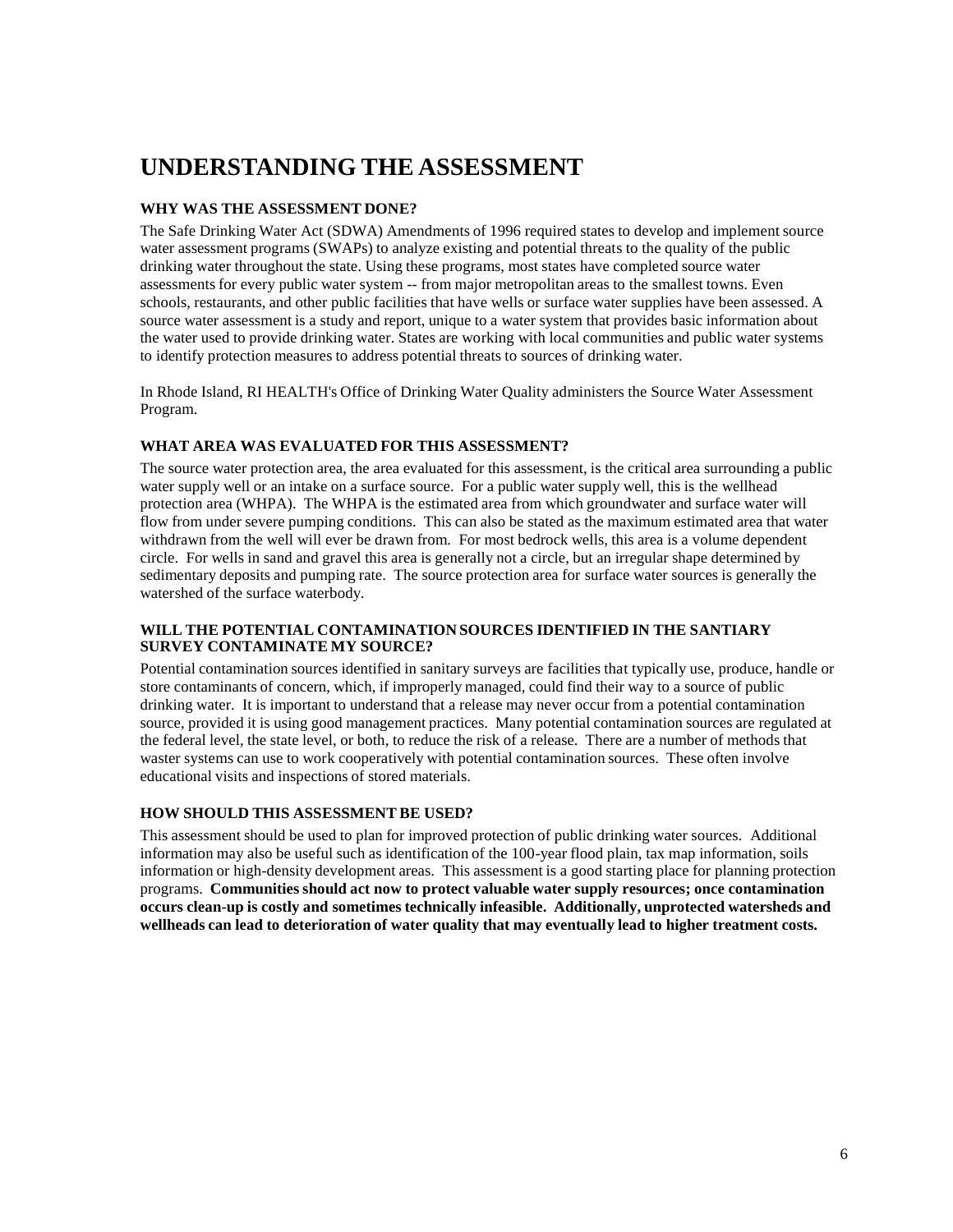# **EXPLANATION & DETERMINATION OF POLLUTION RISK FACTORS**

#### **Overview**

This Source Water Assessment was completed using the "Guide to Updating Source Water Assessments and Protection Plans, Version <sup>3</sup> - 2010". All risk indicator ratings were obtained from the "Guide". A summary of methods as well as calculated risks is presented here.

#### **Risk Factor 1. High Intensity Land Use**

High intensity land use was determined using Rhode Island GIS (RIGIS) land use data (2003/2004 data). Land uses within the WHPA were calculated using ArcView 9.3 (ESRI) and then aggregated based on land use categories defined in the MANAGE model. The MANAGE model is a GIS based tool that informs decisions about environmental risks associated with land use. ( Technical documentation for the MANAGE model can be requested from Lorraine Joubert at [ljoubert@uri.edu.](mailto:ljoubert@uri.edu))

The MANAGE model assigns RIGIS land use types into a reduced number of categories, 11 of which are identified as High Intensity Land Use (Table 8). The percentage of high intensity land use in the WHPA under study is then compared to the rating scale for risk indicator 1, High intensity land use.

#### **A summary of all land uses found within the North Kingstown WHPA for Wells 3, 7 and 8 reveals that 8% of the WHPA is considered to be developed as high intensity land use, corresponding with a risk rating of low.**

| Risk Indicator             | Rating (Score) |              |          |                |  |  |
|----------------------------|----------------|--------------|----------|----------------|--|--|
|                            | Low(0)         | Medium $(5)$ | High(10) | Extreme $(25)$ |  |  |
| 1. High intensity land use | $-10\%$        | 10-24%       | 25-50%   | $>40\%$        |  |  |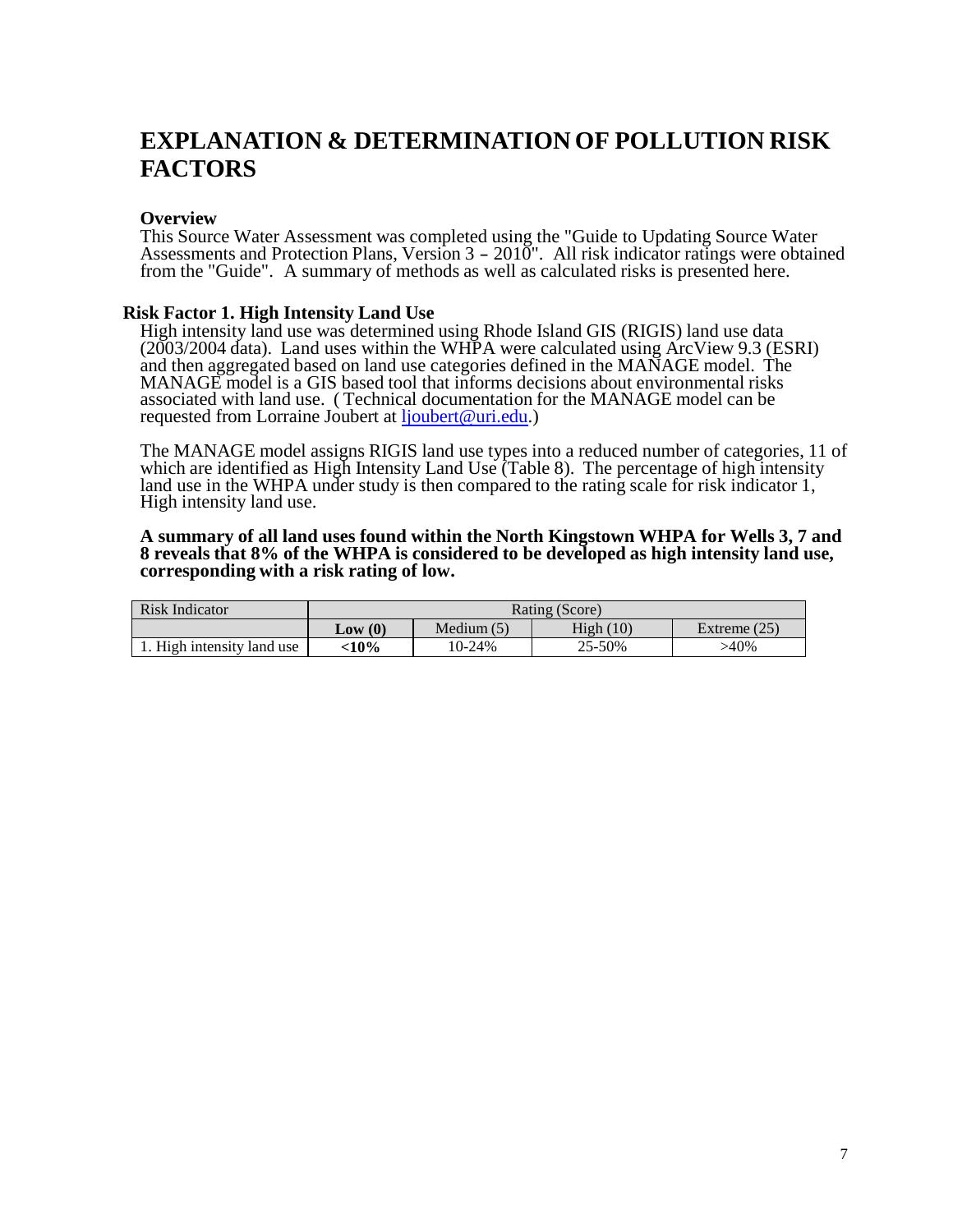# *Table 7. Land Use Summary*

|                       |                                                       | Saunderstown |         | Annaquatucket |         | Wickford Junction |         | Lower Hunt |         |
|-----------------------|-------------------------------------------------------|--------------|---------|---------------|---------|-------------------|---------|------------|---------|
|                       |                                                       | Area (Ac)    | Percent | Area (Ac)     | Percent | Area (Ac)         | Percent | Area (Ac)  | Percent |
|                       |                                                       |              |         |               |         |                   |         |            |         |
| 111                   | High Density Residential (<1/8 acre lots)             |              |         | 7.23          | 0.31%   |                   |         | 80.02      | 3.77%   |
|                       | <b>Medium High Density Residential (1/4 to</b>        |              |         |               |         |                   |         |            |         |
| 112                   | 1/8 acre lots)                                        |              |         | 40.35         | 1.73%   | 57.77             | 7.80%   | 274.99     | 12.94%  |
|                       | Medium Density Residential (1 to 1/4 acre             |              |         |               |         |                   |         |            |         |
| 113                   | lots)                                                 | 2.18         | 0.81%   | 216.85        | 9.28%   | 119.61            | 16.15%  | 374.70     | 17.63%  |
|                       | Medium Low Density Residential (1 to 2                |              |         |               |         |                   |         |            |         |
| 114                   | acre lots)                                            | 0.56         | 0.21%   | 43.37         | 1.86%   | 1.94              | 0.26%   | 33.64      | 1.58%   |
| 115                   | Low Density Residential (>2 acre lots)                | 7.61         | 2.83%   | 25.45         | 1.09%   | 2.34              | 0.32%   | 4.39       | 0.21%   |
|                       |                                                       |              |         |               |         |                   |         |            |         |
| 120                   | Commercial (sale of products and<br>services)         |              |         | 22.21         | 0.95%   | 40.32             | 5.44%   | 126.73     | 5.96%   |
|                       |                                                       |              |         |               |         |                   |         |            |         |
| 130                   | Industrial (manufacturing, design,<br>assembly, etc.) |              |         | 18.78         | 0.80%   | 7.74              | 1.05%   | 46.58      | 2.19%   |
|                       | Roads (divided highways > 200' plus                   |              |         |               |         |                   |         |            |         |
| 141                   | related facilities)                                   | 12.70        | 4.73%   | 19.67         | 0.84%   | 35.11             | 4.74%   | 98.26      | 4.62%   |
|                       |                                                       |              |         |               |         |                   |         |            |         |
| 143                   | <b>Railroads (and associated facilities)</b>          |              |         | 12.45         | 0.53%   |                   |         | 17.36      | 0.82%   |
|                       |                                                       |              |         |               |         |                   |         |            |         |
| 145                   | Waste Disposal (landfills, junkyards, etc.)           |              |         | 9.06          | 0.39%   |                   |         | 16.59      | 0.78%   |
|                       |                                                       |              |         |               |         |                   |         |            |         |
| 146                   | Waste Disposal (landfills, junkyards, etc.)           |              |         | 42.54         | 1.82%   | 10.26             | 1.39%   | 14.00      | 0.66%   |
|                       |                                                       |              |         |               |         |                   |         |            |         |
| 161                   | Waste Disposal (landfills, junkyards, etc.)           |              |         | 20.14         | 0.86%   | 32.75             | 4.42%   | 47.76      | 2.25%   |
| 162                   | Vacant Land                                           | 1.09         | 0.41%   | 7.33          | 0.31%   | 5.55              | 0.75%   | 30.85      | 1.45%   |
| 163                   | Cemeteries                                            |              |         |               |         |                   |         | 22.96      | 1.08%   |
|                       | Institutional (schools, hospitals, churches,          |              |         |               |         |                   |         |            |         |
| 170                   | $etc.$ )                                              | 0.26         | 0.10%   | 1.66          | 0.07%   | 7.23              | 0.98%   | 33.03      | 1.55%   |
|                       | Pasture (agricultural not suitable for                |              |         |               |         |                   |         |            |         |
| 210                   | tillage)                                              | 9.58         | 3.57%   | 43.07         | 1.84%   | 14.68             | 1.98%   | 9.13       | 0.43%   |
| 220                   | Pasture (agricultural not suitable for<br>tillage)    |              |         | 318.14        | 13.61%  | 3.17              | 0.43%   | 9.32       | 0.44%   |
|                       |                                                       |              |         |               |         |                   |         |            |         |
| 230                   | Pasture (agricultural not suitable for<br>tillage)    |              |         | 40.85         | 1.75%   |                   |         |            |         |
|                       |                                                       |              |         |               |         |                   |         |            |         |
| 300                   | Pasture (agricultural not suitable for<br>tillage)    | 3.20         | 1.19%   | 47.45         | 2.03%   | 4.13              | 0.56%   | 16.63      | 0.78%   |
|                       |                                                       |              |         |               |         |                   |         |            |         |
| 410                   | Deciduous Forest (>80% hardwood)                      | 204.68       | 76.22%  | 662.37        | 28.34%  | 307.35            | 41.49%  | 510.53     | 24.02%  |
|                       |                                                       |              |         |               |         |                   |         |            |         |
| 420                   | Deciduous Forest (>80% hardwood)                      | 4.50         | 1.67%   | 61.20         | 2.62%   | 29.55             | 3.99%   | 95.96      | 4.51%   |
|                       |                                                       |              |         |               |         |                   |         |            |         |
| 430                   | Deciduous Forest (>80% hardwood)                      | 4.57         | 1.70%   | 307.63        | 13.16%  | 47.79             | 6.45%   | 220.53     | 10.38%  |
| 500                   | Water                                                 | 11.03        | 4.11%   | 90.40         | 3.87%   | 5.52              | 0.74%   | 12.98      | 0.61%   |
| 600                   | Wetlands                                              | 6.28         | 2.34%   | 40.53         | 1.73%   | 5.99              | 0.81%   | 22.14      | 1.04%   |
| 740                   | Mines, Quarries and Gravel Pits                       |              |         | 222.63        | 9.52%   |                   | 0.00%   | 3.42       | 0.16%   |
| 750                   | Transitional Areas (urban open)                       | 0.31         | 0.12%   | 16.26         | 0.70%   | 1.97              | 0.27%   | 2.84       | 0.13%   |
|                       |                                                       |              | 100.00  |               | 100.00  |                   | 100.00  |            | 100.00  |
| <b>Grand Total</b>    |                                                       | 268.55       | %       | 2337.60       | $\%$    | 740.79            | $\%$    | 2125.34    | %       |
| <b>High Intensity</b> |                                                       | 12.96        | 4.83%   | 0532.93       | 22.80%  | 161.61            | 21.82%  | 716.89     | 33.73%  |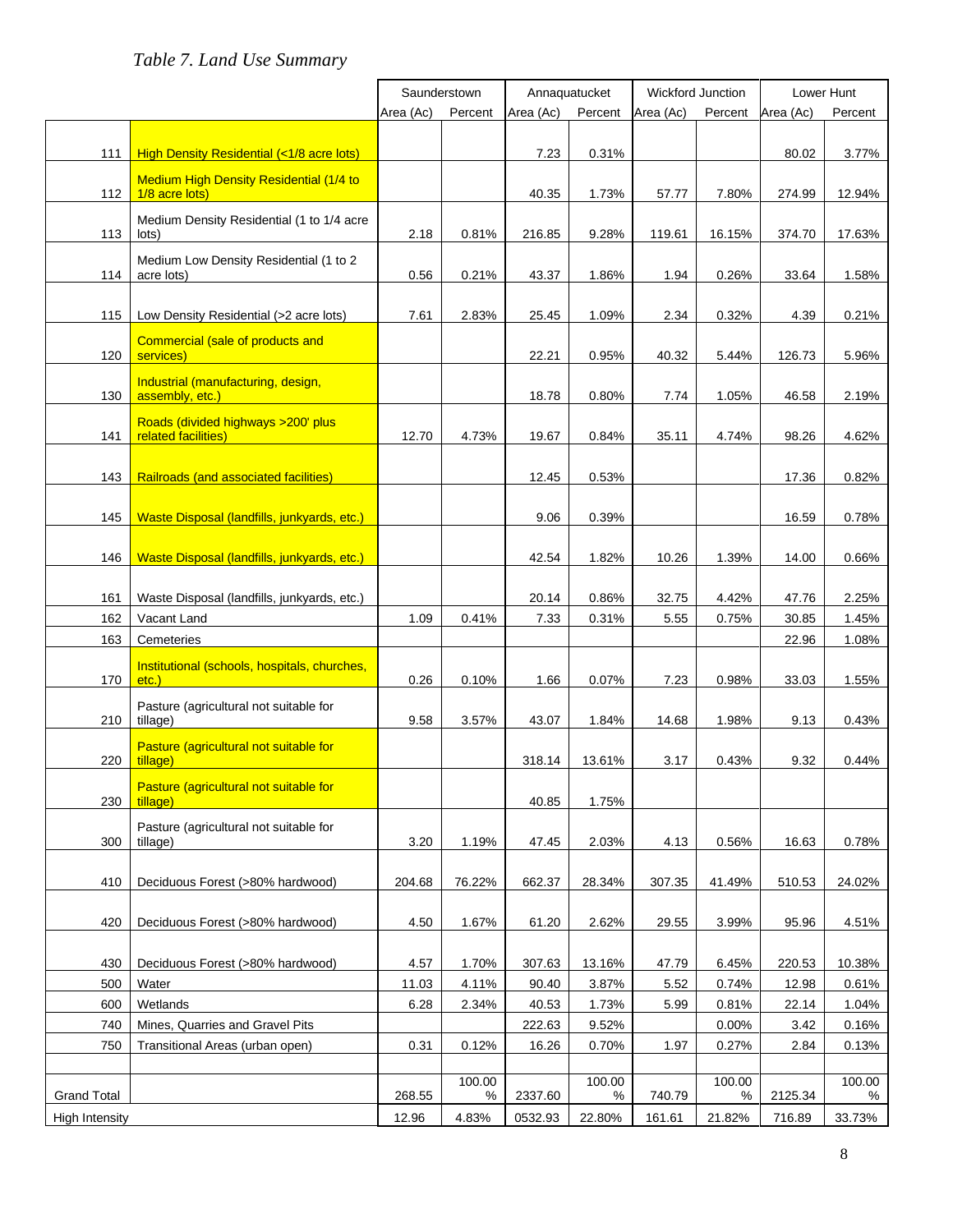| <b>MANAGE Code Category</b> |                    | <b>RIGIS Category and Code</b>                                          | <b>High Intensity Land Use</b> |
|-----------------------------|--------------------|-------------------------------------------------------------------------|--------------------------------|
| 1                           | <b>HDR</b>         | High Density Residential (111)                                          | $\mathbf x$                    |
|                             |                    | Commercial/Residential Mixed (151)                                      | $\mathbf x$                    |
| $\overline{2}$              | <b>MHDR</b>        | Medium High Density Residential (112)                                   | $\mathbf X$                    |
| 3                           | <b>MDR</b>         | Medium Density Residential (113)                                        |                                |
| $\overline{4}$              | <b>MLDR</b>        | Medium Low Density Residential (114)                                    |                                |
| 5                           | <b>LDR</b>         | Low Density Residential (115)                                           |                                |
| 6                           | <b>COMMERCIAL</b>  | Commercial & Services (120)                                             | $\mathbf x$                    |
|                             |                    | Other (147)                                                             | $\mathbf x$                    |
|                             |                    | Commercial/Industrial Mixed (152)                                       | $\mathbf x$                    |
| $\tau$                      | <b>INDUSTRIAL</b>  | Industrial (130)                                                        | $\mathbf x$                    |
| $\,8\,$                     | <b>ROADS</b>       | Roads (141)                                                             | $\mathbf x$                    |
| 9                           | <b>AIRPORTS</b>    | Airports (142)                                                          | $\mathbf X$                    |
| 10                          | <b>RAILROADS</b>   | Railroads (143)                                                         | $\mathbf x$                    |
| 11                          | <b>JUNKYARDS</b>   | Waste Disposal Areas (145)                                              | $\mathbf x$                    |
| 12                          | <b>RECREATION</b>  | Developed Recreation (161)                                              |                                |
|                             |                    | Urban Open Space (162)                                                  |                                |
|                             |                    | Cemeteries (163)                                                        |                                |
| 13                          | <b>INSTITUTION</b> | Water and Sewage Treatment Facilities (144)                             | $\mathbf x$                    |
|                             |                    | Institutional (170)                                                     | $\mathbf x$                    |
| 14                          | <b>PASTURE</b>     | Power Lines (146)                                                       |                                |
|                             |                    | Pasture (210)                                                           |                                |
| 15                          | <b>CROPLAND</b>    | Cropland (220)                                                          | $\mathbf X$                    |
|                             |                    | Confined Feeding Operations (240)                                       | $\mathbf X$                    |
| 16                          | <b>ORCHARDS</b>    | Orchards, Groves, Nurseries (230)                                       | $\mathbf X$                    |
| 17                          | <b>BRUSH</b>       | Idle Agriculture (250)                                                  |                                |
|                             |                    | Brushland (300)                                                         |                                |
| 18                          | <b>FOREST</b>      | Deciduous Forest (410)                                                  |                                |
|                             |                    | Softwood Forest (420)                                                   |                                |
|                             |                    | Mixed Forest (430)                                                      |                                |
| 19                          | <b>BARREN</b>      | Beaches (710)                                                           |                                |
|                             |                    | Sandy Areas other than Beaches (720)                                    |                                |
|                             |                    | Rock Outcrop (730)                                                      |                                |
|                             |                    | Strip Mines, Quarries, Gravel Pits (740)                                |                                |
|                             |                    | Mixed Barren (760)                                                      |                                |
| 20                          | <b>WETLAND</b>     | Wetland (600)                                                           |                                |
| 21                          | <b>WATER</b>       | Water $(500)$                                                           |                                |
| 22                          |                    | Assigned to MD Res. Unless otherwise specified Transitional Areas (750) |                                |

*Table 8. Land Use Aggregations Utilized in SWAP Reports (Updated to correspond with RIGIS 2003/2004 Land Use Data)*

#### Notes:

Manage code: The numeric category that MANAGE method groups land use data by. Manage category: The descriptive category that MANAGE method groups land use data by. RIGIS category and code: The RIGIS land use category and associated code number High Intensity Land Use: land uses designated in MANAGE as having a greater potential pollution load. The designations as presented above were used in the SWAP reports and are provided here for reference.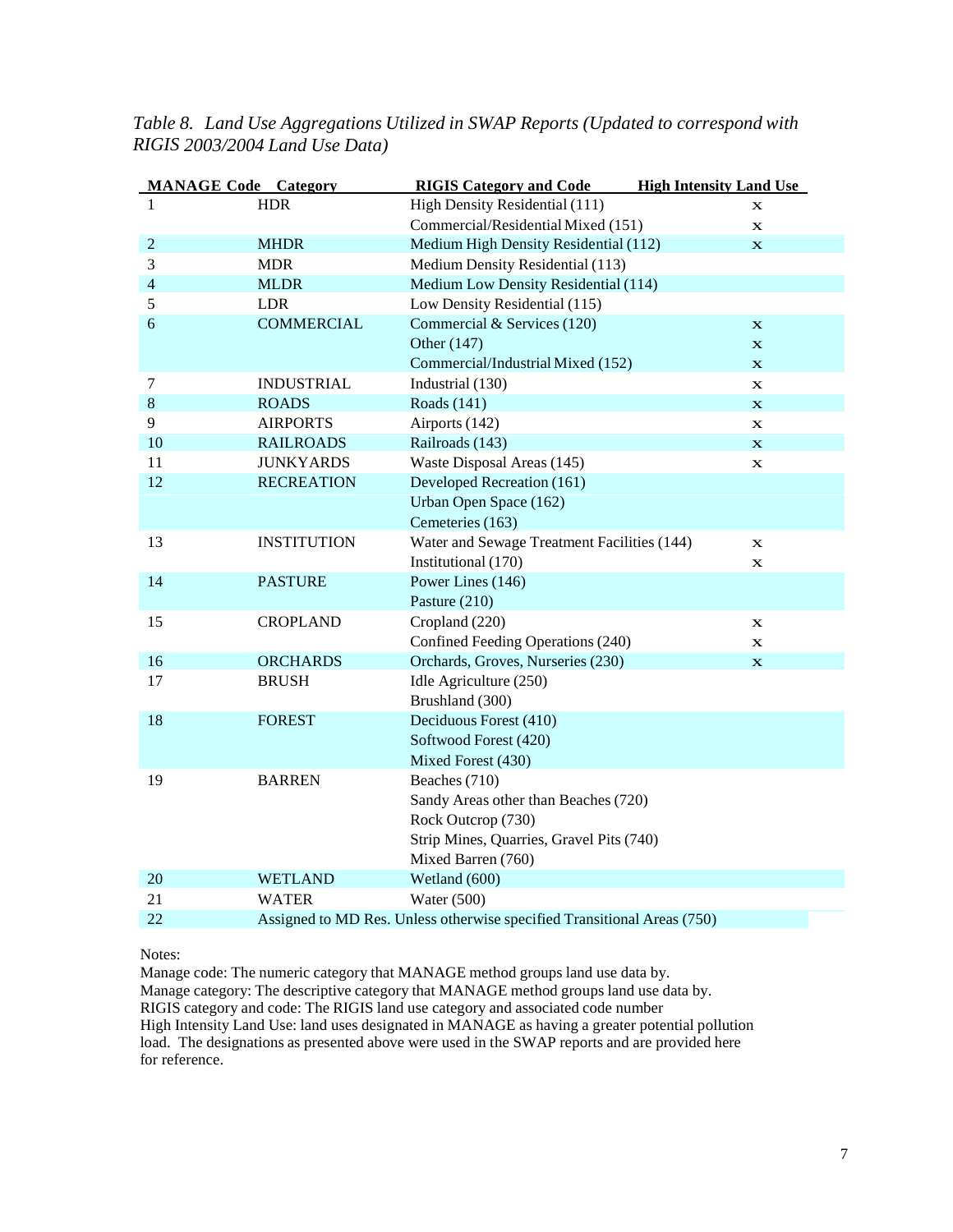#### **Risk Factors 2 & 3: Pollution Sources Within Inner Protective Radius and Per Acre Throughout the WHPA**

Information on the presence or absence of pollution sources within the inner protective radius of the well can usually be obtained through the Rhode Island Department of Health (RIDOH) Sanitary Surveys and Waivers. The most recent community public water system was completed on October 3, 2007. The Sanitary Survey provided a very basic summary of pollution sources within the inner protective radius of all the wells in the North Kingstown Water Department system. There was no information on pollution sources for each well, therefore the data were not useful in determining the rating for this risk factor. The sanitary survey did not provide a per acre count of potential sources throughout the WHPA. Therefore,<br>Risk Factor 2 – Pollution Sources Within Inner Protective Radius and Risk Factor 3 –<br>Pollution Sources Per Acre Throughout the WH

| <b>Risk Indicator</b>                                                                                      |        |                                 | Rating (Score) |                |
|------------------------------------------------------------------------------------------------------------|--------|---------------------------------|----------------|----------------|
|                                                                                                            | Low(0) | Medium $(5)$                    | High $(10)$    | Extreme $(25)$ |
| 2. Pollution sources within inner<br>protective radius (400 ft of 200 ft<br>of well)                       | 0      | 1 (set by<br>default)           | $2 - 3$        | >3             |
| 3. Pollution sources per acre<br>throughout WHPA, excluding<br>inner protective radius (multiply by<br>10) | < 0.1  | $0.1 - 0.5$ (set<br>by default) | $0.5 - 1$      | >1             |

**Risk Factor 4, 5 & 6: History of Contaminant, Bacteria and Nitrate-Nitrogen Detections** Laboratory results for samples collected from the wells were obtained from Rhode Island Department of Health (RIDOH) and used to determine risk factors 4, 5 and 6. Wells that are less than 1,000 feet apart were assessed as one for the purposes of this analysis and only one risk rating score is provided for risk factors 4, 5 and 6. Tables below show detected contaminant in each WHPA and are discussed below.

| <b>FAC NAME</b>              | <b>COLL</b><br><b>DATE</b> | SAMP#           | <b>ANALYTE NAME</b> | <b>CONCEN-TRATION</b> | <b>UNITS</b> |
|------------------------------|----------------------------|-----------------|---------------------|-----------------------|--------------|
| <b>GRAVEL PACKED WELL #3</b> | 24-Mar-14                  | 1401936-03_WL68 | <b>BARIUM</b>       | 0.023                 | MG/L         |
| <b>GRAVEL PACKED WELL #3</b> | 27-Mar-17                  | 1701637-08 WL68 | <b>BARIUM</b>       | 0.021                 | MG/L         |
| <b>GRAVEL PACKED WELL #3</b> | 24-Mar-14                  | 1401936-03 WL68 | <b>CHROMIUM</b>     | 0.003                 | MG/L         |
| <b>GRAVEL PACKED WELL #3</b> | 24-Mar-14                  | 1401936-03 WL68 | <b>NICKEL</b>       | 0.007                 | MG/L         |
| <b>GRAVEL PACKED WELL #3</b> | 18-Mar-13                  | 1300693-04 WL16 | <b>NITRATE</b>      | 0.11                  | MG/L         |
| <b>GRAVEL PACKED WELL #3</b> | 24-Mar-14                  | 1401936-03 WL16 | <b>NITRATE</b>      | 0.13                  | MG/L         |
| <b>GRAVEL PACKED WELL #3</b> | 27-Mar-17                  | 1701637-08 WL16 | <b>NITRATE</b>      | 0.06                  | MG/L         |
| <b>GRAVEL PACKED WELL #3</b> | 23-Mar-15                  | 1501619-04 WL16 | NITRATE-NITRITE     | 0.1                   | MG/L         |
| <b>GRAVEL PACKED WELL #3</b> | 14-Mar-16                  | 1601471-04 WL16 | NITRATE-NITRITE     | 0.07                  | MG/L         |
| <b>GRAVEL PACKED WELL #3</b> | 18-Mar-13                  | 1300693-04 WL71 | <b>SODIUM</b>       | 52.9                  | MG/L         |
| <b>GRAVEL PACKED WELL #3</b> | 24-Mar-14                  | 1401936-03 WL71 | <b>SODIUM</b>       | 34.5                  | MG/L         |
| <b>GRAVEL PACKED WELL #3</b> | 23-Mar-15                  | 1501619-04 WL71 | SODIUM              | 46.6                  | MG/L         |
| <b>GRAVEL PACKED WELL #3</b> | 14-Mar-16                  | 1601471-04 WL71 | <b>SODIUM</b>       | 39                    | MG/L         |
| <b>GRAVEL PACKED WELL #3</b> | 27-Mar-17                  | 1701637-08_WL71 | SODIUM              | 33.8                  | MG/L         |

#### *Table 9. Saunderstown*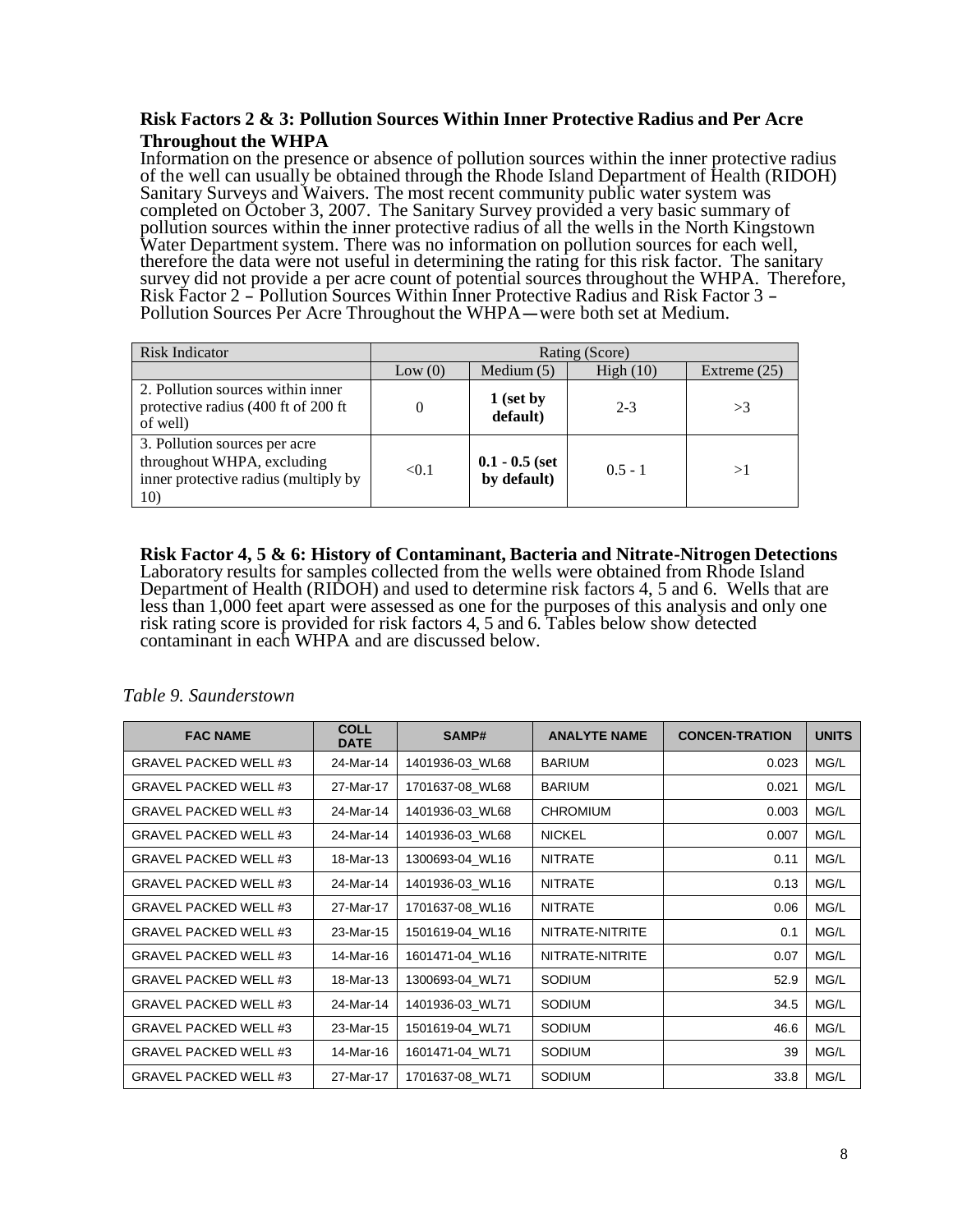|  |  | Table 10. Annaquatucket |
|--|--|-------------------------|
|--|--|-------------------------|

| <b>FAC NAME</b>              | <b>COLL DATE</b> | SAMP#           | <b>ANALYTE NAME</b> | <b>CONCEN-</b><br><b>TRATION</b> | <b>UNITS</b> |
|------------------------------|------------------|-----------------|---------------------|----------------------------------|--------------|
| <b>GRAVEL PACKED WELL #1</b> | 24-Mar-14        | 1401936-09_WL68 | <b>BARIUM</b>       | 0.007                            | MG/L         |
| <b>GRAVEL PACKED WELL #1</b> | 27-Mar-17        | 1701637-03_WL68 | <b>BARIUM</b>       | 0.01                             | MG/L         |
| <b>GRAVEL PACKED WELL #1</b> | 24-Mar-14        | 1401936-09 WL68 | CHROMIUM            | 0.002                            | MG/L         |
| <b>GRAVEL PACKED WELL #1</b> | 26-Jun-13        | 1301945-01_WL51 | CHROMIUM, HEX       | 0.07                             | UG/L         |
| <b>GRAVEL PACKED WELL #1</b> | 18-Mar-13        | 1300693-09 WL16 | <b>NITRATE</b>      | 1.27                             | MG/L         |
| <b>GRAVEL PACKED WELL #1</b> | 18-Mar-13        | 1300693-10_WL16 | <b>NITRATE</b>      | 1.26                             | MG/L         |
| <b>GRAVEL PACKED WELL #1</b> | 24-Mar-14        | 1401936-10_WL16 | <b>NITRATE</b>      | 1.31                             | MG/L         |
| <b>GRAVEL PACKED WELL #1</b> | 24-Mar-14        | 1401936-09_WL16 | <b>NITRATE</b>      | 1.3                              | MG/L         |
| <b>GRAVEL PACKED WELL #1</b> | 27-Mar-17        | 1701637-03 WL16 | <b>NITRATE</b>      | 1.78                             | MG/L         |
| <b>GRAVEL PACKED WELL #1</b> | 23-Mar-15        | 1501619-01 WL16 | NITRATE-NITRITE     | 1.25                             | MG/L         |
| <b>GRAVEL PACKED WELL #1</b> | 23-Mar-15        | 1501619-02_WL16 | NITRATE-NITRITE     | 1.25                             | MG/L         |
| <b>GRAVEL PACKED WELL #1</b> | 14-Mar-16        | 1601471-10_WL16 | NITRATE-NITRITE     | 1.36                             | MG/L         |
| <b>GRAVEL PACKED WELL #1</b> | 14-Mar-16        | 1601471-09_WL16 | NITRATE-NITRITE     | 1.34                             | MG/L         |
| <b>GRAVEL PACKED WELL #1</b> | 18-Mar-13        | 1300693-10_WL71 | SODIUM              | 35.1                             | MG/L         |
| <b>GRAVEL PACKED WELL #1</b> | 18-Mar-13        | 1300693-09 WL71 | SODIUM              | 35                               | MG/L         |
| <b>GRAVEL PACKED WELL #1</b> | 24-Mar-14        | 1401936-10_WL71 | SODIUM              | 30.7                             | MG/L         |
| <b>GRAVEL PACKED WELL #1</b> | 24-Mar-14        | 1401936-09 WL71 | SODIUM              | 29.9                             | MG/L         |
| <b>GRAVEL PACKED WELL #1</b> | 23-Mar-15        | 1501619-02_WL71 | SODIUM              | 44.5                             | MG/L         |
| <b>GRAVEL PACKED WELL #1</b> | 23-Mar-15        | 1501619-01 WL71 | SODIUM              | 43.5                             | MG/L         |
| <b>GRAVEL PACKED WELL #1</b> | 14-Mar-16        | 1601471-10_WL71 | SODIUM              | 32.9                             | MG/L         |
| <b>GRAVEL PACKED WELL #1</b> | 14-Mar-16        | 1601471-09_WL71 | SODIUM              | 13.7                             | MG/L         |
| <b>GRAVEL PACKED WELL #1</b> | 27-Mar-17        | 1701637-03_WL71 | SODIUM              | 48.7                             | MG/L         |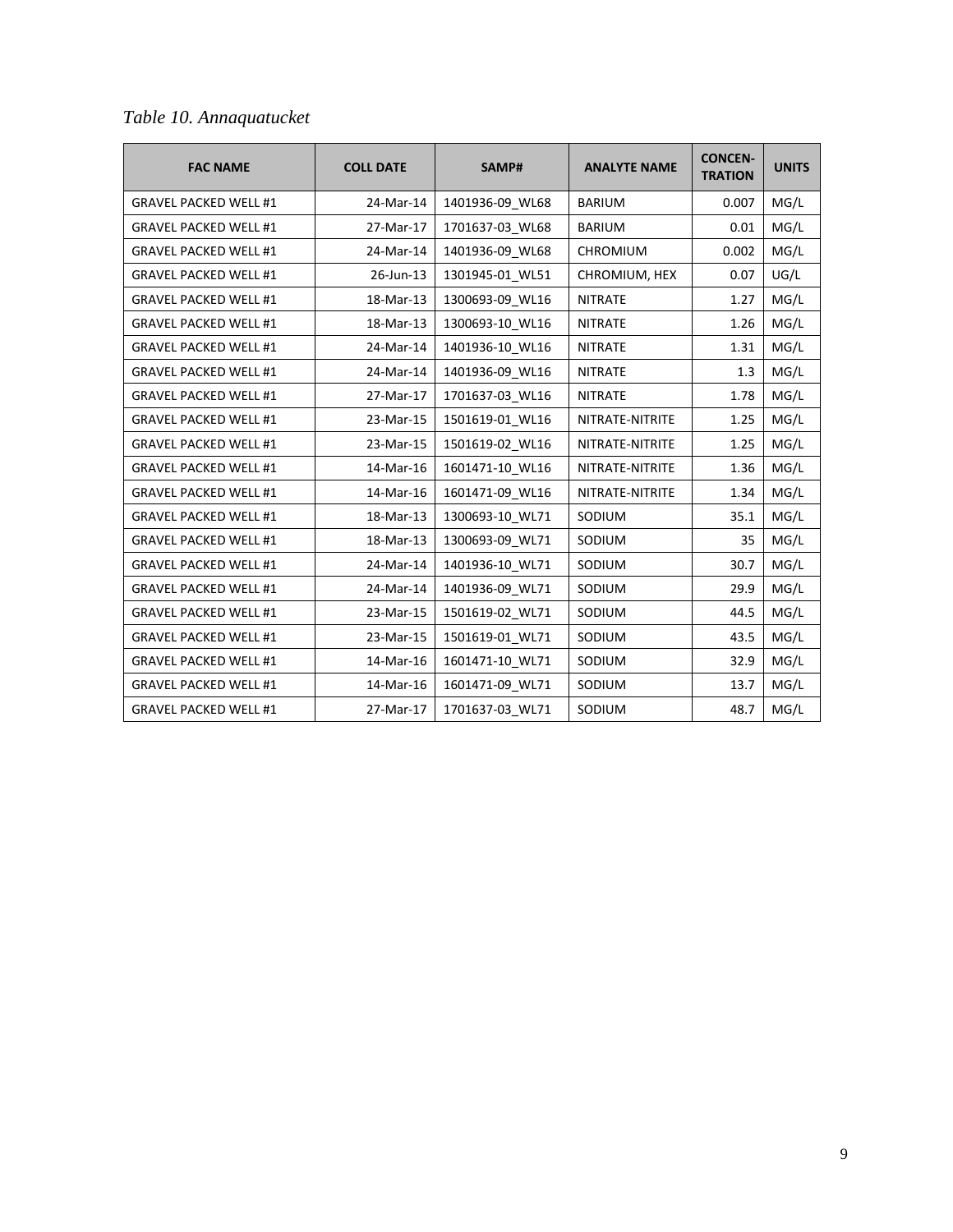| <b>FAC NAME</b>               | <b>COLL DATE</b> | SAMP#<br><b>ANALYTE NAME</b>       |                 | <b>CONCEN-</b><br><b>TRATION</b> | <b>UNITS</b> |
|-------------------------------|------------------|------------------------------------|-----------------|----------------------------------|--------------|
| <b>GRAVEL PACKED WELL #11</b> | 22-Apr-14        | 1402398-03_WL68                    | <b>BARIUM</b>   | 0.006                            | MG/L         |
| GRAVEL PACKED WELL #11        | 25-Apr-17        | 1701959-03 WL68                    | <b>BARIUM</b>   | 0.007                            | MG/L         |
| GRAVEL PACKED WELL #11        | 22-Apr-14        | 1402398-03_WL68<br><b>CHROMIUM</b> |                 | 0.003                            | MG/L         |
| GRAVEL PACKED WELL #11        | 26-Jun-13        | 1301945-08_WL51                    | CHROMIUM, HEX   | 0.09                             | UG/L         |
| GRAVEL PACKED WELL #11        | 22-Apr-14        | 1402398-03_PE21                    | DCPA            | 13                               | UG/L         |
| GRAVEL PACKED WELL #11        | 10-Nov-14        | 1405628-01_PE21                    | <b>DCPA</b>     | 14                               | UG/L         |
| <b>GRAVEL PACKED WELL #11</b> | 25-Apr-17        | 1701959-03_PE21                    | <b>DCPA</b>     | 8.1                              | UG/L         |
| GRAVEL PACKED WELL #11        | 07-Nov-17        | 1704908-02 PE21                    | <b>DCPA</b>     | 4.5                              | UG/L         |
| GRAVEL PACKED WELL #11        | 18-Mar-13        | 1300693-03_WL16                    | NITRATE         | 5.34                             | MG/L         |
| GRAVEL PACKED WELL #11        | 22-Apr-14        | 1402398-03_WL16                    | NITRATE         | 5.95                             | MG/L         |
| GRAVEL PACKED WELL #11        | 12-Dec-16        | 1605536-01_WL16                    | <b>NITRATE</b>  | 4.4                              | MG/L         |
| <b>GRAVEL PACKED WELL #11</b> | 25-Apr-17        | 1701959-03_WL16                    | <b>NITRATE</b>  | 4.42                             | MG/L         |
| <b>GRAVEL PACKED WELL #11</b> | 23-Apr-13        | 1301131-01_WL16                    | NITRATE-NITRITE | 5.38                             | MG/L         |
| GRAVEL PACKED WELL #11        | 12-Sep-13        | 1303300-03_WL16                    | NITRATE-NITRITE | 5.72                             | MG/L         |
| GRAVEL PACKED WELL #11        | 12-Sep-13        | 1303300-02_WL16                    | NITRATE-NITRITE | 5.59                             | MG/L         |
| GRAVEL PACKED WELL #11        | 26-Nov-13        | 1304308-01_WL16                    | NITRATE-NITRITE | 5.87                             | MG/L         |
| GRAVEL PACKED WELL #11        | 24-Mar-14        | 1401936-01_WL16                    | NITRATE-NITRITE | 5.76                             | MG/L         |
| <b>GRAVEL PACKED WELL #11</b> | 25-Aug-14        | 1404689-10_WL16                    | NITRATE-NITRITE | 6.02                             | MG/L         |
| <b>GRAVEL PACKED WELL #11</b> | 25-Aug-14        | 1404689-09 WL16                    | NITRATE-NITRITE | 5.95                             | MG/L         |
| GRAVEL PACKED WELL #11        | 10-Nov-14        | 1405628-01_WL16                    | NITRATE-NITRITE | 5.93                             | MG/L         |
| <b>GRAVEL PACKED WELL #11</b> | 23-Mar-15        | 1501619-08_WL16                    | NITRATE-NITRITE | 5.54                             | MG/L         |
| GRAVEL PACKED WELL #11        | 28-Apr-15        | 1502000-03_WL16                    | NITRATE-NITRITE | 5.65                             | MG/L         |
| GRAVEL PACKED WELL #11        | 21-Sep-15        | 1504185-03_WL16                    | NITRATE-NITRITE |                                  | MG/L         |
| <b>GRAVEL PACKED WELL #11</b> | 09-Dec-15        | 1504935-01_WL16                    | NITRATE-NITRITE | 5.41                             | MG/L         |
| <b>GRAVEL PACKED WELL #11</b> | 09-Dec-15        | 1504935-02_WL16                    | NITRATE-NITRITE | 5.2                              | MG/L         |
| GRAVEL PACKED WELL #11        | 14-Mar-16        | 1601471-03 WL16                    | NITRATE-NITRITE | 4.88                             | MG/L         |
| GRAVEL PACKED WELL #11        | 27-Apr-16        | 1601980-02_WL16                    | NITRATE-NITRITE | 4.64                             | MG/L         |
| <b>GRAVEL PACKED WELL #11</b> | 29-Sep-16        | 1604816-02 WL16                    | NITRATE-NITRITE | 4.14                             | MG/L         |
| GRAVEL PACKED WELL #11        | 27-Mar-17        | 1701637-01_WL16                    | NITRATE-NITRITE | 3.74                             | MG/L         |
| GRAVEL PACKED WELL #11        | 21-Aug-17        | 1703965-07_WL16                    | NITRATE-NITRITE | 4.34                             | MG/L         |
| GRAVEL PACKED WELL #11        | 07-Nov-17        | 1704908-02 WL16                    | NITRATE-NITRITE | 4.66                             | MG/L         |
| GRAVEL PACKED WELL #11        | 18-Mar-13        | 1300693-03_WL71                    | SODIUM          | 10                               | MG/L         |
| GRAVEL PACKED WELL #11        | 24-Mar-14        | 1401936-01_WL71                    | SODIUM          | 8.83                             | MG/L         |
| GRAVEL PACKED WELL #11        | 23-Mar-15        | 1501619-08_WL71                    | SODIUM          | 12.1                             | MG/L         |
| GRAVEL PACKED WELL #11        | 14-Mar-16        | 1601471-03 WL71                    | SODIUM          | 10.3                             | MG/L         |
| GRAVEL PACKED WELL #11        | 27-Mar-17        | 1701637-01_WL71                    | SODIUM          | 10.3                             | MG/L         |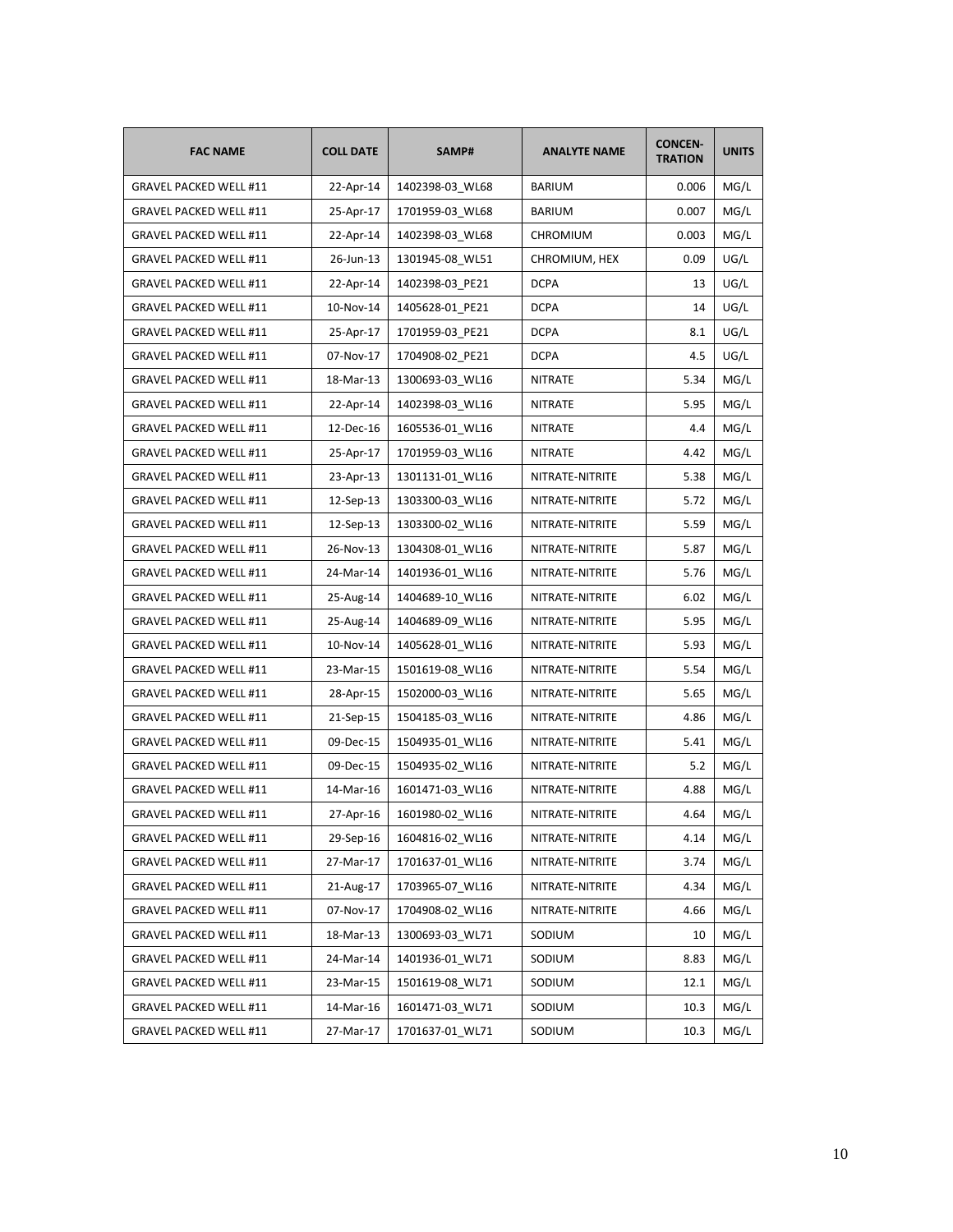| <b>FAC NAME</b> | <b>COLL DATE</b> | SAMP#           | <b>ANALYTE NAME</b> | <b>CONCEN-</b><br><b>TRATION</b> | <b>UNITS</b> |
|-----------------|------------------|-----------------|---------------------|----------------------------------|--------------|
| WELL #5A        | 24-Mar-14        | 1401936-06 PE21 | <b>DCPA</b>         | 4.4                              | UG/L         |
| WELL #5A        | 25-Aug-14        | 1404689-01 PE21 | <b>DCPA</b>         | 1.1                              | UG/L         |
| WELL #5A        | 27-Mar-17        | 1701637-05 PE21 | <b>DCPA</b>         | 2.4                              | UG/L         |
| WELL #5A        | 21-Aug-17        | 1703965-06 PE21 | <b>DCPA</b>         | 2.3                              | UG/L         |
| WELL #5A        | 18-Mar-13        | 1300693-07 WL16 | <b>NITRATE</b>      | 2.54                             | MG/L         |
| WELL #5A        | 24-Mar-14        | 1401936-06 WL16 | <b>NITRATE</b>      | 2.8                              | MG/L         |
| WELL #5A        | 27-Mar-17        | 1701637-05 WL16 | <b>NITRATE</b>      | 2.82                             | MG/L         |
| WELL #5A        | 23-Mar-15        | 1501619-09_WL16 | NITRATE-NITRITE     | 2.38                             | MG/L         |
| WELL #5A        | 14-Mar-16        | 1601471-07 WL16 | NITRATE-NITRITE     | 3.11                             | MG/L         |
| WELL #5A        | 18-Mar-13        | 1300693-07 WL71 | SODIUM              | 12.5                             | MG/L         |

*Table 11. Wickford Junction*

| <b>FAC NAME</b>              | <b>COLL</b><br><b>DATE</b> | <b>ANALYTE NAME</b><br>SAMP# |                 | <b>CONC</b><br>EN-<br><b>TRATI</b><br>ON | <b>UNITS</b> |
|------------------------------|----------------------------|------------------------------|-----------------|------------------------------------------|--------------|
| <b>GRAVEL PACKED WELL #6</b> | 22-Apr-14                  | 1402398-01 WL68              | <b>BARIUM</b>   | 0.009                                    | MG/L         |
| <b>GRAVEL PACKED WELL #6</b> | 25-Apr-17                  | 1701959-02 WL68              | <b>BARIUM</b>   | 0.011                                    | MG/L         |
| <b>GRAVEL PACKED WELL #6</b> | 25-Apr-17                  | 1701959-02_WL21              | <b>FLUORIDE</b> | 0.23                                     | MG/L         |
| <b>GRAVEL PACKED WELL #6</b> | 25-Apr-17                  | 1701959-02_WL68              | <b>NICKEL</b>   | 0.01                                     | MG/L         |
| <b>GRAVEL PACKED WELL #6</b> | 22-Apr-14                  | 1402398-01_WL16              | <b>NITRATE</b>  | 1.94                                     | MG/L         |
| <b>GRAVEL PACKED WELL #6</b> | 25-Apr-17                  | 1701959-02 WL16              | <b>NITRATE</b>  | 2.53                                     | MG/L         |
| <b>GRAVEL PACKED WELL #6</b> | 23-Apr-13                  | 1301131-03 WL16              | NITRATE-NITRITE | 2.17                                     | MG/L         |
| <b>GRAVEL PACKED WELL #6</b> | 23-Apr-13                  | 1301131-04 WL16              | NITRATE-NITRITE | 2.16                                     | MG/L         |
| <b>GRAVEL PACKED WELL #6</b> | 28-Apr-15                  | 1502000-01 WL16              | NITRATE-NITRITE | 2.11                                     | MG/L         |
| <b>GRAVEL PACKED WELL #6</b> | 27-Apr-16                  | 1601980-01 WL16              | NITRATE-NITRITE | 2.18                                     | MG/L         |
| <b>GRAVEL PACKED WELL #6</b> | 23-Apr-13                  | 1301131-04_WL71              | SODIUM          | 22.6                                     | MG/L         |
| <b>GRAVEL PACKED WELL #6</b> | 23-Apr-13                  | 1301131-03_WL71              | SODIUM          | 22.4                                     | MG/L         |
| <b>GRAVEL PACKED WELL #6</b> | 22-Apr-14                  | 1402398-01_WL71              | SODIUM          | 23.7                                     | MG/L         |
| <b>GRAVEL PACKED WELL #6</b> | 28-Apr-15                  | 1502000-01_WL71              | SODIUM          | 28.8                                     | MG/L         |
| <b>GRAVEL PACKED WELL #6</b> | 27-Apr-16                  | 1601980-01_WL71              | SODIUM          | 31.8                                     | MG/L         |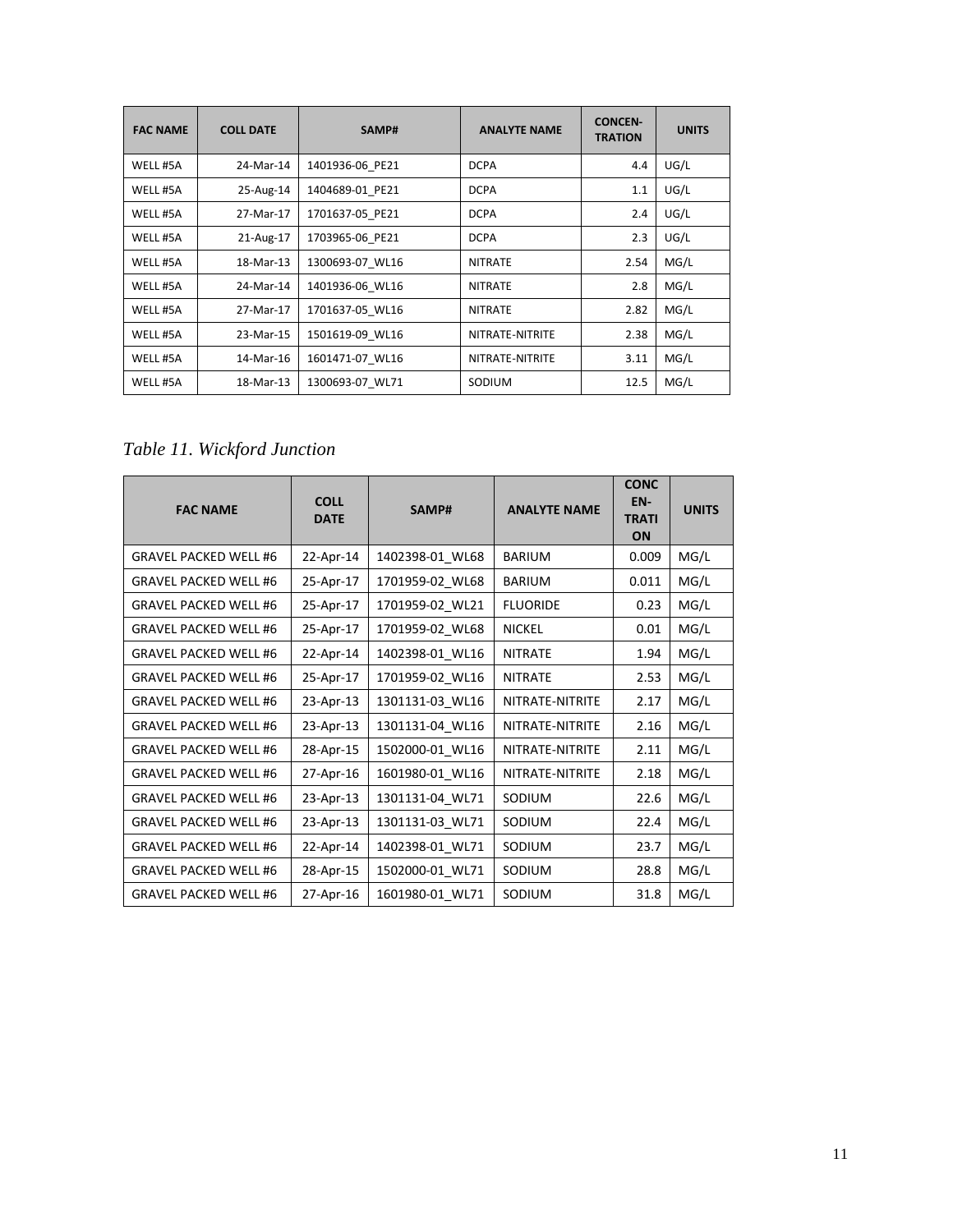| <b>FAC</b><br><b>NAME</b> | <b>COLL DATE</b> | SAMP#                   | <b>ANALYTE NAME</b>                      | <b>CONCEN-</b><br><b>TRATION</b> | <b>UNITS</b> |
|---------------------------|------------------|-------------------------|------------------------------------------|----------------------------------|--------------|
| WELL #3                   | 26-Sep-13        | 1303496-02_TOS33        | 1,4-DIOXANE                              | 0.19                             | UG/L         |
| WELL #3                   | 15-Jan-14        | E401997-2 IOC           | <b>BARIUM</b>                            | 0.0099                           | MG/L         |
| WELL #3                   | 24-Jan-17        | E701J35-1_IOC           | <b>BARIUM</b>                            | 0.012                            | MG/L         |
| WELL #3                   | 16-Jul-14        | E407F205                | <b>COLIFORM (TCR)</b>                    | 1                                |              |
| WELL <sub>#3</sub>        | 18-Jul-14        | E4071141                | <b>COLIFORM (TCR)</b>                    | $\mathbf{1}$                     |              |
| WELL #3                   | 06-Feb-13        | E302306-2_RAD           | <b>COMBINED RADIUM (-226 &amp; -228)</b> | 0.34                             | PCI/L        |
| WELL #3                   | 15-Jan-14        | E401998-2 WL21          | <b>FLUORIDE</b>                          | 0.22                             | MG/L         |
| WELL #3                   | 15-Jan-14        | E401997-2 IOC           | <b>FLUORIDE</b>                          | 0.21                             | MG/L         |
| WELL #3                   | 24-Jan-17        | E701J35-1 IOC           | <b>FLUORIDE</b>                          | 0.24                             | MG/L         |
| WELL #3                   | 06-Feb-13        | E302306-2 RAD           | <b>GROSS BETA PARTICLE ACTIVITY</b>      | 1.98                             | PCI/L        |
| WELL #3                   | 06-Feb-13        | E302305-2 WL16          | <b>NITRATE</b>                           | 1.4                              | MG/L         |
| WELL #3                   | 21-Jan-14        | E401C20-<br>2 WL16 WL56 | <b>NITRATE</b>                           | 1.5                              | MG/L         |
| WELL #3                   | 13-Jan-15        | E501723-2_WL16          | <b>NITRATE</b>                           | 1.6                              | MG/L         |
| WELL #3                   | 25-Jan-16        | E601J48-2 WL16          | <b>NITRATE</b>                           | 1.5                              | MG/L         |
| WELL #3                   | 24-Jan-17        | E701J35-1 IOC           | <b>NITRATE</b>                           | 1.3                              | MG/L         |
| WELL <sub>#3</sub>        | 21-Jan-14        | E401C20-<br>2 WL16 WL56 | NITRATE-NITRITE                          | 1.5                              | MG/L         |
| WELL #3                   | 24-Jan-17        | E701J35-1_IOC           | NITRATE-NITRITE                          | 1.3                              | MG/L         |
| WELL #3                   | 06-Feb-13        | E302306-2_RAD           | RADIUM-226                               | 0.29                             | PCI/L        |
| WELL #3                   | 06-Feb-13        | E302306-2 RAD           | RADIUM-228                               | 0.05                             | PCI/L        |
| WELL #3                   | $15$ -Jan- $14$  | E401997-2 IOC           | SODIUM                                   | 30                               | MG/L         |
| WELL #3                   | 24-Jan-17        | E701J35-1 IOC           | SODIUM                                   | 34                               | MG/L         |
| WELL #3                   | 15-Jan-14        | E401997-2_IOC           | <b>SULFATE</b>                           | 11                               | MG/L         |
| WELL #3                   | 24-Jan-17        | E701J35-1 IOC           | <b>SULFATE</b>                           | 8.5                              | MG/L         |

| <b>FAC NAME</b>            | <b>COLL DATE</b> | SAMP#            | <b>ANALYTE</b><br><b>NAME</b> | <b>CONCEN-</b><br><b>TRATION</b> | <b>UNITS</b> |
|----------------------------|------------------|------------------|-------------------------------|----------------------------------|--------------|
| <b>GRAVEL DEV. WELL #9</b> | 26-Jun-13        | 1301945-05 TOS33 | 1,4-DIOXANE                   | 0.07                             | UG/L         |
| <b>GRAVEL DEV. WELL #9</b> | 24-Mar-14        | 1401936-08 WL68  | <b>BARIUM</b>                 | 0.011                            | MG/L         |
| <b>GRAVEL DEV. WELL #9</b> | 27-Mar-17        | 1701637-02 WL68  | <b>BARIUM</b>                 | 0.014                            | MG/L         |
| <b>GRAVEL DEV. WELL #9</b> | 24-Mar-14        | 1401936-08 TO12  | <b>CHLOROFORM</b>             | 0.73                             | UG/L         |
| GRAVEL DEV. WELL #9        | 23-Mar-15        | 1501619-10 TO12  | <b>CHLOROFORM</b>             | 0.69                             | UG/L         |
| <b>GRAVEL DEV. WELL #9</b> | 14-Mar-16        | 1601471-08 TO12  | <b>CHLOROFORM</b>             | 0.76                             | UG/L         |
| <b>GRAVEL DEV. WELL #9</b> | 27-Mar-17        | 1701637-02 TO12  | <b>CHLOROFORM</b>             | 0.82                             | UG/L         |
| <b>GRAVEL DEV. WELL #9</b> | 24-Mar-14        | 1401936-08 WL68  | <b>CHROMIUM</b>               | 0.002                            | MG/L         |
| <b>GRAVEL DEV. WELL #9</b> | 26-Jun-13        | 1301945-05 WL51  | CHROMIUM,<br><b>HEX</b>       | 0.06                             | UG/L         |
| <b>GRAVEL DEV. WELL #9</b> | 27-Mar-17        | 1701637-02 WL21  | <b>FLUORIDE</b>               | 0.21                             | MG/L         |
| <b>GRAVEL DEV. WELL #9</b> | 18-Mar-13        | 1300693-08_WL16  | <b>NITRATE</b>                | 2.25                             | MG/L         |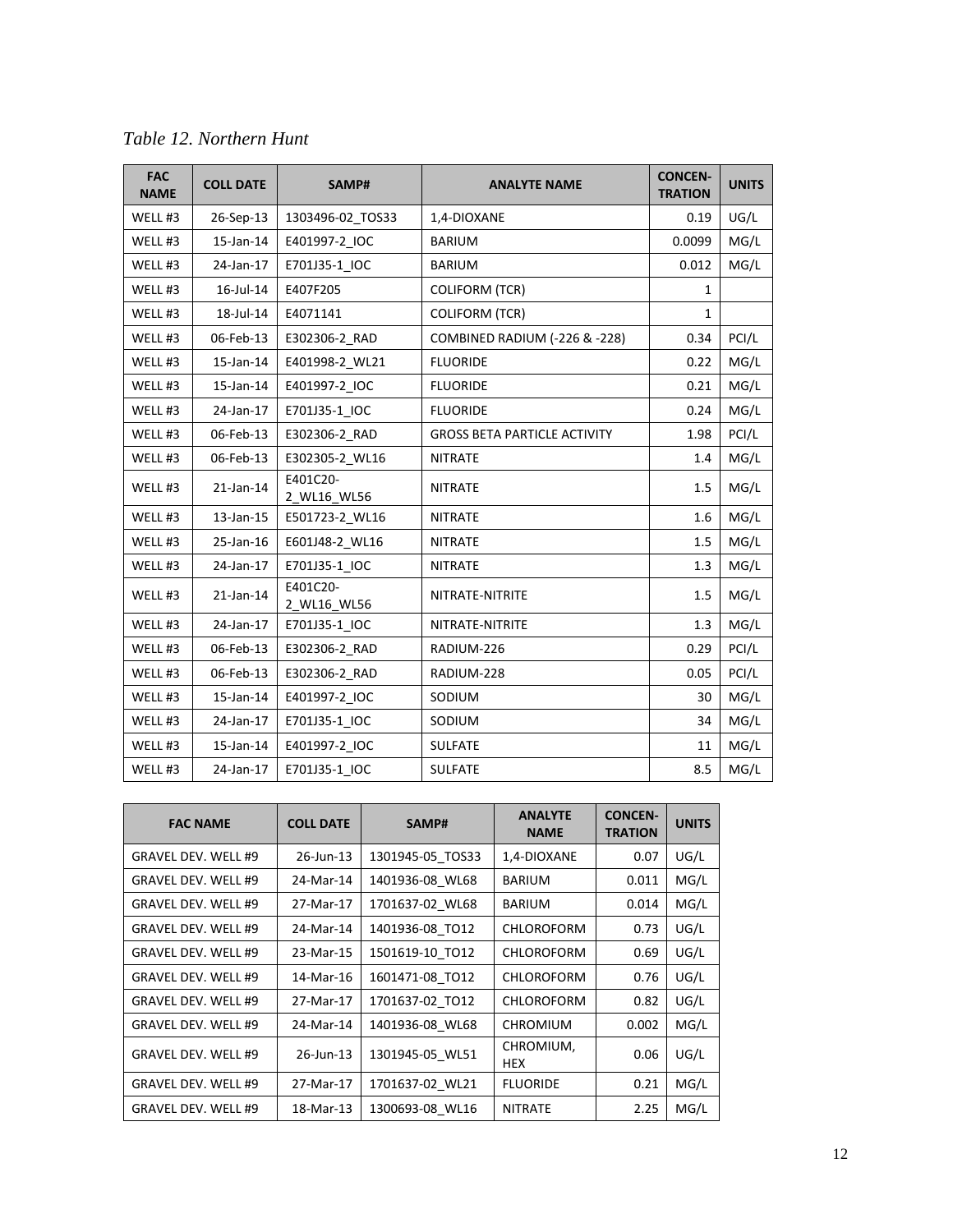| <b>GRAVEL DEV. WELL #9</b> | 24-Mar-14 | 1401936-08 WL16 | <b>NITRATE</b>             | 2.34 | MG/L |
|----------------------------|-----------|-----------------|----------------------------|------|------|
| <b>GRAVEL DEV. WELL #9</b> | 27-Mar-17 | 1701637-02 WL16 | <b>NITRATE</b>             | 2.15 | MG/L |
| GRAVEL DEV. WELL #9        | 23-Mar-15 | 1501619-10 WL16 | NITRATE-<br><b>NITRITE</b> | 2.46 | MG/L |
| <b>GRAVEL DEV. WELL #9</b> | 14-Mar-16 | 1601471-08 WL16 | NITRATE-<br><b>NITRITE</b> | 2.44 | MG/L |
| <b>GRAVEL DEV. WELL #9</b> | 18-Mar-13 | 1300693-08 WL71 | SODIUM                     | 37.5 | MG/L |
| GRAVEL DEV. WELL #9        | 24-Mar-14 | 1401936-08 WL71 | SODIUM                     | 31.3 | MG/L |
| GRAVEL DEV. WELL #9        | 23-Mar-15 | 1501619-10 WL71 | SODIUM                     | 43.4 | MG/L |
| <b>GRAVEL DEV. WELL #9</b> | 14-Mar-16 | 1601471-08 WL71 | SODIUM                     | 44.6 | MG/L |
| <b>GRAVEL DEV. WELL #9</b> | 27-Mar-17 | 1701637-02 WL71 | SODIUM                     | 42   | MG/L |

| <b>FAC NAME</b> | <b>COLL DATE</b> | SAMP#               | <b>ANALYTE NAME</b>                      | <b>CONCENTRATION</b> | <b>UNITS</b> |
|-----------------|------------------|---------------------|------------------------------------------|----------------------|--------------|
| WELL #14A       | 26-Sep-13        | 1303496-03_TOS33    | 1,4-DIOXANE                              | 0.1                  | UG/L         |
| WELL #14A       | 15-Jan-14        | E401997-3_IOC       | BARIUM                                   | 0.0098               | MG/L         |
| WELL #14A       | 24-Jan-17        | E701J35-3 IOC       | BARIUM                                   | 0.017                | MG/L         |
| WELL #14A       | 09-Jul-13        | E3075067            | <b>COLIFORM (TCR)</b>                    | 1                    |              |
| WELL #14A       | $11$ -Jul-13     | E3079271            | <b>COLIFORM (TCR)</b>                    | 1                    |              |
| WELL #14A       | 06-Feb-13        | E302306-3 RAD       | <b>COMBINED RADIUM (-226 &amp; -228)</b> | 0.48                 | PCI/L        |
| WELL #14A       | 24-Jan-17        | E701J39-3           | COMBINED RADIUM (-226 & -228)            | 1.33                 | PCI/L        |
| WELL #14A       | 15-Jan-14        | E401998-3 WL21      | <b>FLUORIDE</b>                          | 0.23                 | MG/L         |
| WELL #14A       | 15-Jan-14        | E401997-3_IOC       | <b>FLUORIDE</b>                          | 0.22                 | MG/L         |
| WELL #14A       | 24-Jan-17        | E701J35-3 IOC       | <b>FLUORIDE</b>                          | 0.2                  | MG/L         |
| WELL #14A       | 06-Feb-13        | E302306-3 RAD       | <b>GROSS BETA PARTICLE ACTIVITY</b>      | 1.52                 | PCI/L        |
| WELL #14A       | 15-Jan-14        | E401997-3_IOC       | <b>NICKEL</b>                            | 0.0082               | MG/L         |
| WELL #14A       | 24-Jan-17        | E701J35-3 IOC       | <b>NICKEL</b>                            | 0.01                 | MG/L         |
| WELL #14A       | 06-Feb-13        | E302305-3 WL16      | <b>NITRATE</b>                           | 0.59                 | MG/L         |
| WELL #14A       | $21$ -Jan- $14$  | E401C20-3_WL16_WL56 | <b>NITRATE</b>                           | 1.3                  | MG/L         |
| WELL #14A       | 13-Jan-15        | E501723-1_WL16      | <b>NITRATE</b>                           | 0.97                 | MG/L         |
| WELL #14A       | 25-Jan-16        | E601J48-1 WL16      | <b>NITRATE</b>                           | 2                    | MG/L         |
| WELL #14A       | 24-Jan-17        | E701J35-3 IOC       | <b>NITRATE</b>                           | 1.8                  | MG/L         |
| WELL #14A       | $21$ -Jan- $14$  | E401C20-3_WL16_WL56 | NITRATE-NITRITE                          | 1.3                  | MG/L         |
| WELL #14A       | 24-Jan-17        | E701J35-3 IOC       | NITRATE-NITRITE                          | 1.8                  | MG/L         |
| WELL #14A       | 06-Feb-13        | E302306-3 RAD       | RADIUM-226                               | 0.18                 | PCI/L        |
| WELL #14A       | 06-Feb-13        | E302306-3_RAD       | RADIUM-228                               | 0.3                  | PCI/L        |
| WELL #14A       | 24-Jan-17        | E701J39-3           | RADIUM-228                               | 1.33                 | PCI/L        |
| WELL #14A       | 15-Jan-14        | E401997-3 IOC       | SODIUM                                   | 26                   | MG/L         |
| WELL #14A       | 24-Jan-17        | E701J35-3 IOC       | SODIUM                                   | 40                   | MG/L         |
| WELL #14A       | 15-Jan-14        | E401997-3_IOC       | <b>SULFATE</b>                           | 17                   | MG/L         |
| WELL #14A       | 24-Jan-17        | E701J35-3_IOC       | SULFATE                                  | 13                   | MG/L         |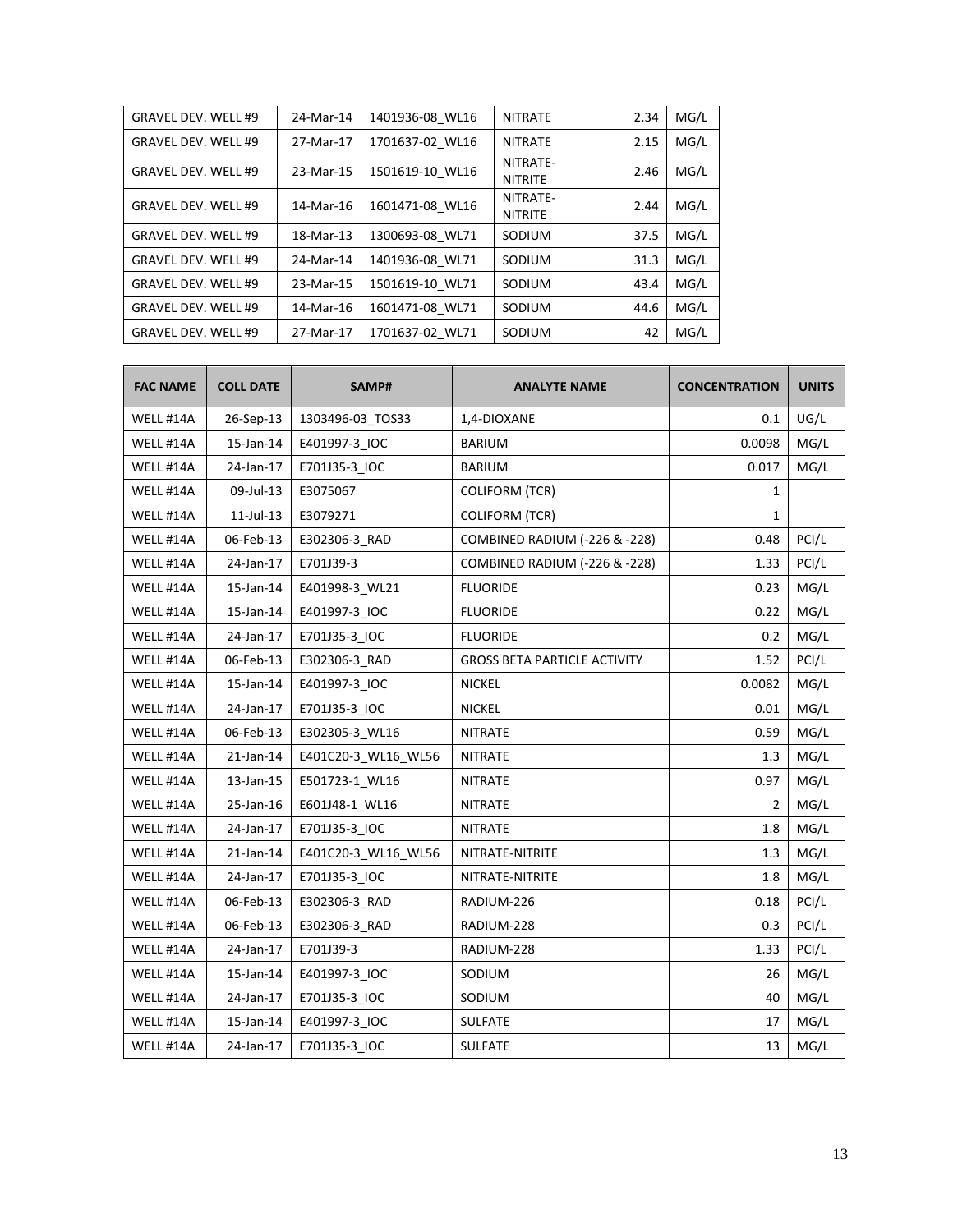#### **Risk Factor <sup>4</sup> - History of contaminant detections within the last five years**

This was determined by reviewing all contaminant detections in the laboratory records (excluding bacteria, nitrogen, sodium, calcium and magnesium). A risk rating for each contaminant above the detection limit was then assigned based on the Maximum Contaminant Level (MCL). The MCL is based on either Rhode Island or EPA drinking water standards and advisory levels. The highest risk rating observed was used to set the total risk rating for the WHPA. No violations of the standards for regulated contaminants (excluding bacteria and nitrates) were identified. However, there have been detections greater than half the levels considered acceptable by USEPA.This indicates the need for continued monitoring and may indicate the need for future management and/or treatment.

Barium, chromium, DCPA, sodium, nickel, fluoride, and radium-226 were detected in well samples. Levels of chromium, barium, chloroform, and radium were exceeded in several wells and may need continued monitoring.

Additionally, sodium levels have exceeded 20 mg/L in all WHPAs. Calcium, sodium, and magnesium data are not analyzed as contaminants (risk factor 4) as they are naturally occurring. However, sodium is reviewed when levels consistently approach or exceed 20 mg/L because sodium and chloride are indicators of contamination from road salt and can also indicate the presence of other runoff pollutants. The EPA listed sodium on the "drinking water advisory" list with 20 mg/L as the guidance level for those on a restricted sodium diet (EPA 822-R-09-011, 2009 Edition of the Drinking Water Standards and Health Advisories, October 2009). This is not an official contamination level; however, sodium concentrations approaching or exceeding 20 mg/L should be reported.

### **Risk Factor <sup>5</sup> - Source Water Bacteria Detections within the last five years**

This was determined by viewing all available bacteria data for each well. The number of bacteria sample detections was used to determine the risk rating. Risk factor 5 for North Kingstown Wells 3, 7 and 8 was set at High - Fecal coliform bacteria was detected 1 times. Corrective action was taken and re-sampling revealed that the problem has been corrected.

**Risk Factor <sup>6</sup> - Maximum nitrate-nitrogen (N03-N) concentration in the last five years** This was determined by viewing all detections of nitrate-nitrogen in the laboratory record for all the wells in the WHPA. The maximum observed nitrate-nitrogen value was 0.08 mg/L N03-N. This nitrate-nitrogen value corresponds with a risk rating of low - nitrate levels in groundwater have been consistently low.

The yearly maximum and average nitrogen values for the WHPA were plotted and the data reviewed for trends. There does not appear to be an observable upward or downward trend in nitrate-nitrogen values in the WHPA.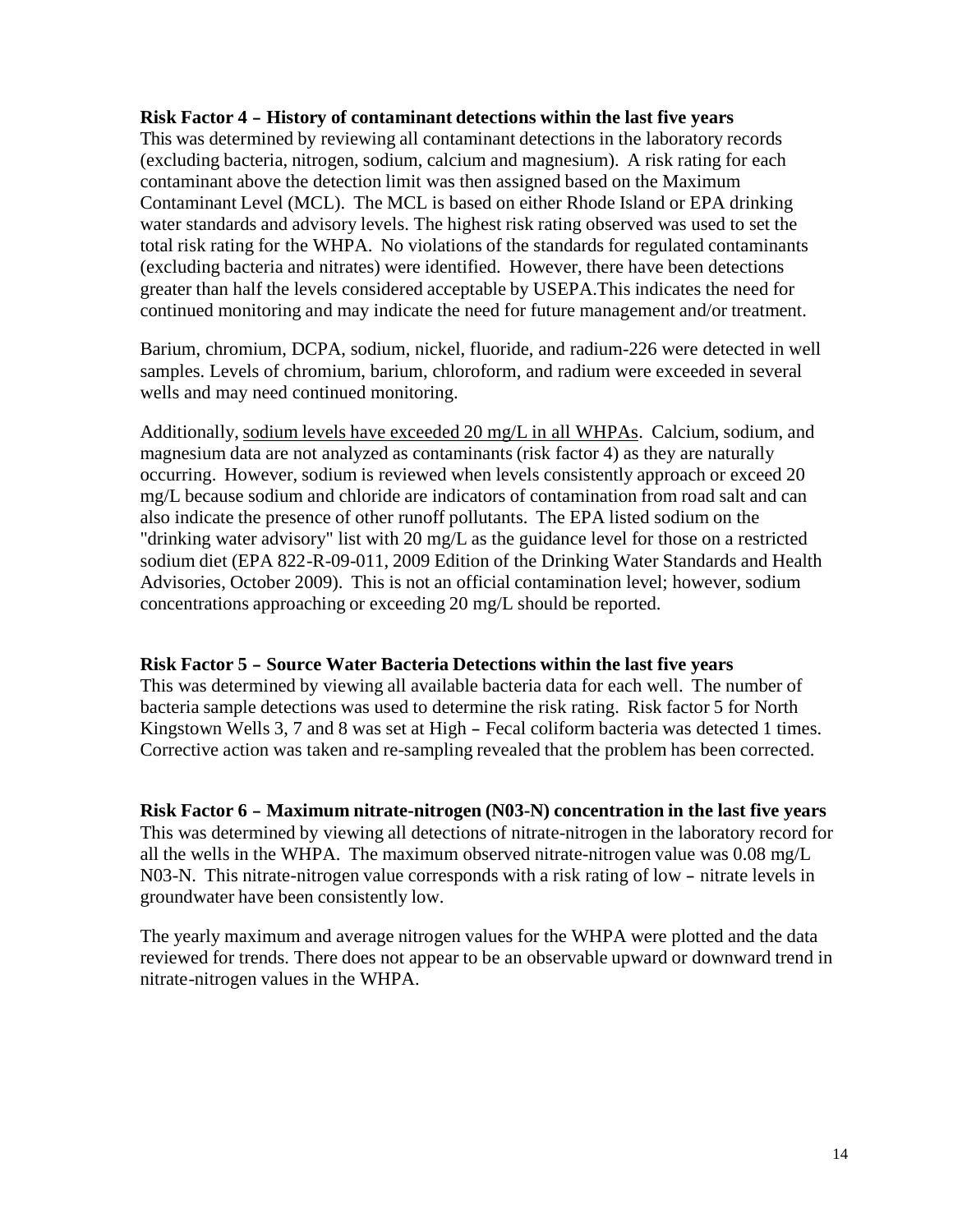| <b>Risk Indicator</b>                                                       | Rating (Score)                                                |                                                                  |                                                                 |                                                                                     |  |
|-----------------------------------------------------------------------------|---------------------------------------------------------------|------------------------------------------------------------------|-----------------------------------------------------------------|-------------------------------------------------------------------------------------|--|
|                                                                             | Low(0)                                                        | Medium $(5)$                                                     | High $(10)$                                                     | Extreme $(25)$                                                                      |  |
| 4. History of contaminant<br>detections within the last 5 years             | Trace<br>(Maximum<br>value is less<br>than $10\%$ of<br>MCL)  | Less than $\frac{1}{2}$<br><b>MCL</b>                            | Greater than<br>Y MCL                                           | Greater than<br><b>MCL</b><br>(violation)                                           |  |
| 5. Source water bacteria detections<br>within the last 5 years              | Less than 5%<br>of samples<br>have detected<br>total coliform | Greater than<br>5% of samples<br>have detected<br>total coliform | One or more<br>Fecal coliform<br>samples exhibit<br>a detection | One or more<br>Fecal coliform<br>samples is<br>above water<br>quality<br>standards* |  |
| 6. Maximum nitrate-nitrogen<br>(N03-N) concentration in the last 5<br>years | $< 0.5$ mg/L<br>$N03-N$                                       | $0.5 - 2$ mg/L<br>$N03-N$                                        | $2-5$ mg/L<br>$N03-N$                                           | $>5$ mg/L<br>$N03-N$                                                                |  |

\*It is assumed for the purposes of the SWAP that if fecal coliform samples are found to be in violation that the cause of the contamination was identified and corrected. Therefore, no bacterial samples are ranked in the extreme category.

#### **Additional Optional Assessment Steps: Impervious Surface Analysis**

Although an impervious cover analysis is not included as a risk assessment indicator it is an important consideration when performing a pollution risk assessment. A high amount of impervious surface generally is associated with higher amounts of stormwater runoff. Stormwater runoff can transport harmful contaminants into surface water bodies as it flows over impervious surfaces such as roads, parking lots and commercial facilities. Impervious surfaces also impede precipitation from reaching groundwaters, reducing recharge. The risk rating scale for percentage of impervious surface is as follows:

| Risk Indicator                              | Rating |          |        |         |
|---------------------------------------------|--------|----------|--------|---------|
|                                             | Low    | Medium   | High   | Extreme |
| Percentage of impervious surface<br>in WHPA | :10%   | $10-14%$ | 15-25% | $>25\%$ |

Impervious surface coverage for the WHPAs protecting North Kingstown was calculated in ArcView 9.3 (ESRI) using the Rhode Island Impervious Surface Coverage available from RIGIS (Rhode Island Geographic Information System). The percentage of impervious surface found in the WHPA protecting North Kingstown in shown below.

| <b>WHPA NAME</b>         | <b>Percent</b><br><b>Impervious</b><br>Area | <b>Risk Rating</b> |
|--------------------------|---------------------------------------------|--------------------|
| Saunderstown             | 4.75%                                       | Low                |
| Annaquatucket            | 8.83%                                       | Low                |
| <b>Wickford Junction</b> | 17.71%                                      | High               |
| Northern Hunt            | 25.22%                                      | Extreme            |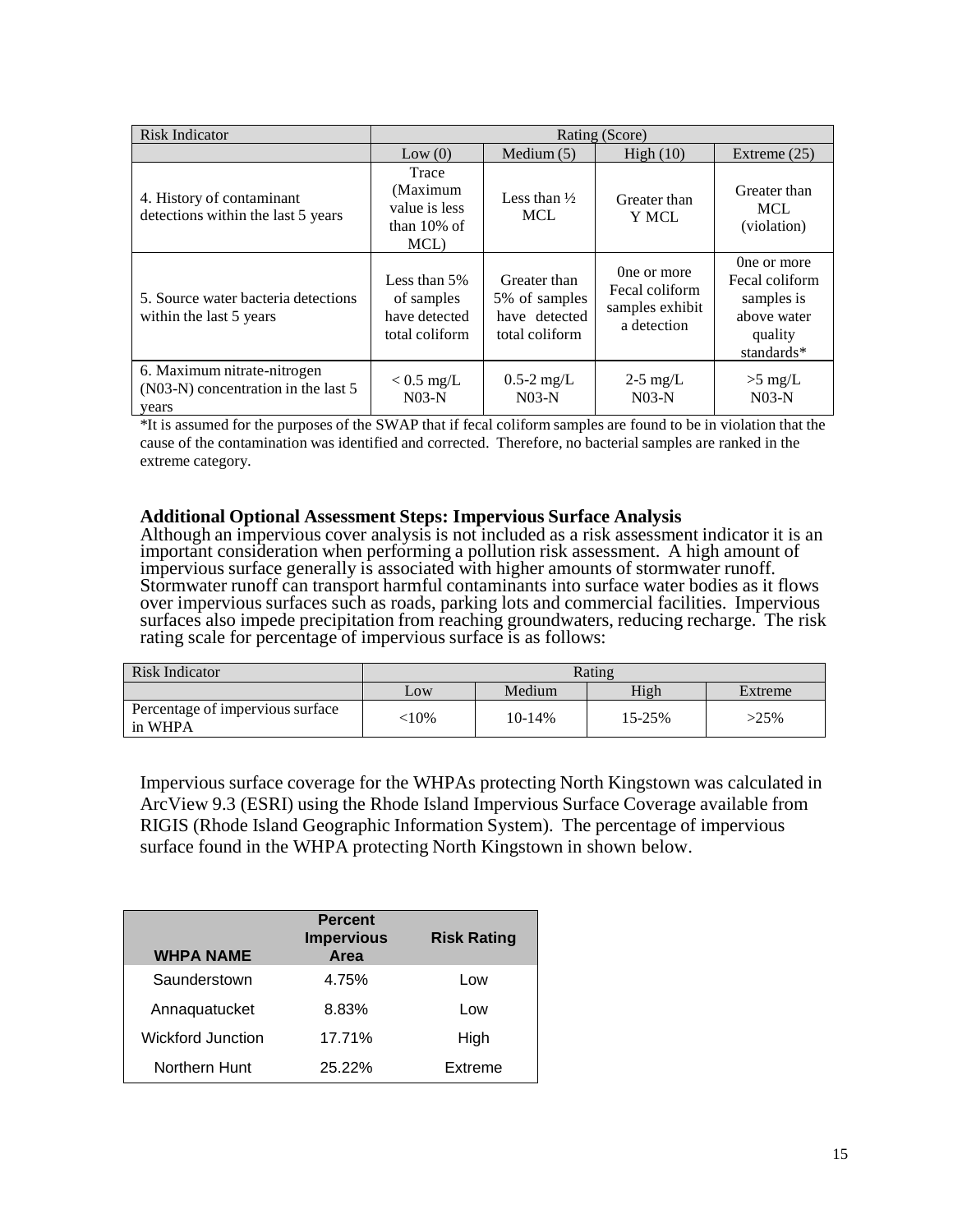### **REFERENCES**

Friesz, P.J, 2012, Evaluating Prediction Uncertainty of Areas Contributing Recharge to Well Fields of Multiple Water Suppliers in the Hunt- Annaquatucket, PettaquamscuttRiver Basins, Rhode Island: U.S. Geological Survey Scientific Investigations Report 2012-5114, 46p, at http://pubs.usgs.gov/sir/2012/5114/.

Rhode Island Geographic Information Systems (RIGIS), Geospatial Data, Available at [http://www.edc.uri.edu/RIGIS/.](http://www.edc.uri.edu/RIGIS/)

Rhode Island Department of Health, 2007, Sanitary Survey Report for the Westerly Water Department. Obtained from Rhode Island Department of Health.

Rhode Island Department of Health and URI NEMO Program, 2010, Guide to Updating Source Water Assessments and Protection Plans.

Rhode Island and Providence Plantations, Rules and Regulations Pertaining to public Drinking Water, as

Amended April 2009, R46-13-DWQ

USEPA National Primary Drinking Water Regulations (Factsheet), EPA 816-F-09-004, May 2009

2009 Edition of the Drinking Water Standards and Health Advisories, October 2009, EPA 822-R-09-011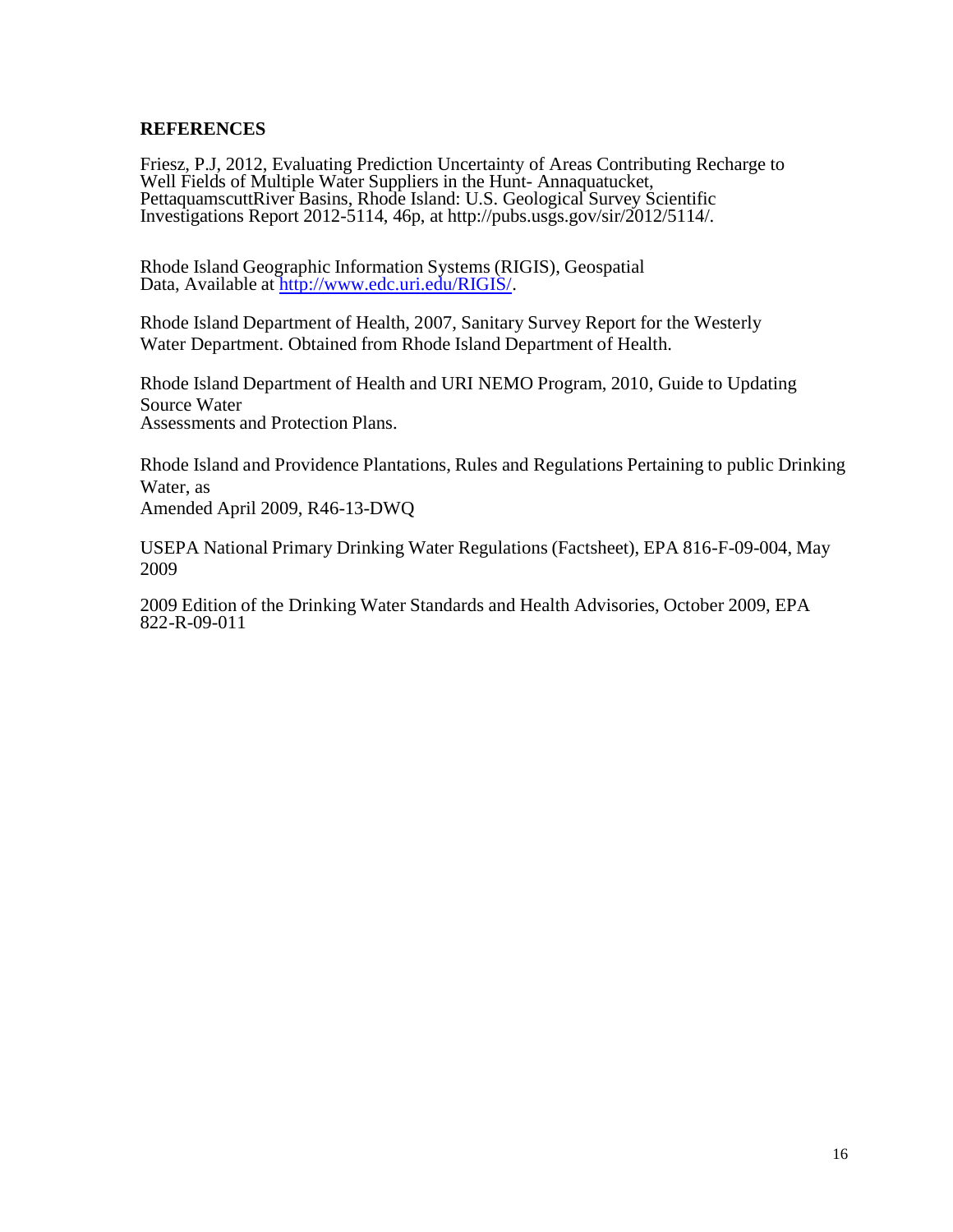## **ATTACHMENT 1: EXPLANATION OF RISK RATING SYSTEM (from 2010 Guide to Updating SWAPs).**

| <b>Wellhead Protection Area</b><br><b>RISK INDICATOR</b>                                                         | <b>RATING</b>         |                             |                                                                         |                             |                                             |                                     |
|------------------------------------------------------------------------------------------------------------------|-----------------------|-----------------------------|-------------------------------------------------------------------------|-----------------------------|---------------------------------------------|-------------------------------------|
|                                                                                                                  | Low<br>$\overline{0}$ | <b>Medium</b><br>5          | High<br>10                                                              | <b>Extreme</b><br>25        | <b>Wells 3, 7 &amp; 8</b><br><b>Results</b> | <b>Wells 3, 7 &amp; 8</b><br>Rating |
| <b>Wellhead Protection Area land use</b>                                                                         |                       |                             |                                                                         |                             |                                             |                                     |
| 1. High intensity land use.                                                                                      | < 10%                 | $10 - 24%$                  | $25 - 40%$                                                              | >40%                        | 8%                                          | 0                                   |
| <b>Existing or potential pollution sources</b>                                                                   |                       |                             |                                                                         |                             |                                             |                                     |
| 2. Pollution sources within inner protective radius (400' or<br>200') of well.                                   | $\mathbf 0$           | $\mathbf{1}$                | $2 - 3$                                                                 | > 3                         | Nd <sup>2</sup>                             | 5                                   |
| 3. Pollution sources per acre throughout WHPA, excluding<br>inner protective radius. Multiply this number by 10. | < 0.1                 | $0.1 \cdot 0.5$             | $0.5 - 1$                                                               | >1                          | Nd <sup>2</sup>                             | 5                                   |
| <b>Water quality</b>                                                                                             |                       |                             |                                                                         |                             |                                             |                                     |
| 4. History of contaminant detects within last 5 years.                                                           | Trace $1$             | $\leq$ 1/2 MCL              | $>1/2$ MCL                                                              | Violation                   | $>1/2$ MCL                                  | 10                                  |
| 5. Source water Bacteria detects within 5 years.                                                                 | none                  | Total coliform<br>detection | <b>Fecal coliform</b><br>detected; cause<br>identified and<br>corrected | Fecal<br>coliform violation | 1 Fecal coliform detection                  | 10                                  |
| 6. Maximum nitrate-nitrogen (NO <sub>3</sub> -N) concentration in last 5<br>years.                               | $< .5$ mg/            | $.5 - 2$ mg/l               | $> 2 - 5$ mg/l                                                          | $> 5$ mg/l                  | $0.08$ mg/L                                 | $\mathbf 0$                         |
| <b>Maximum</b>                                                                                                   | 0                     | 30                          | 60                                                                      | 150                         |                                             |                                     |
| Overall Ranking - Sum of all risk ratings.                                                                       | $0 - 19$              | $20 - 59$                   | $60 - 100$                                                              | >100                        |                                             | 30                                  |

Notes:

<sup>1</sup> Trace = Less than 10% contaminant MCL

<sup>2</sup> Indicates that no data is present for this risk indicator, therefore the risk rating of moderate is automatically assigned. Although the data is not available there may still be pollution sources present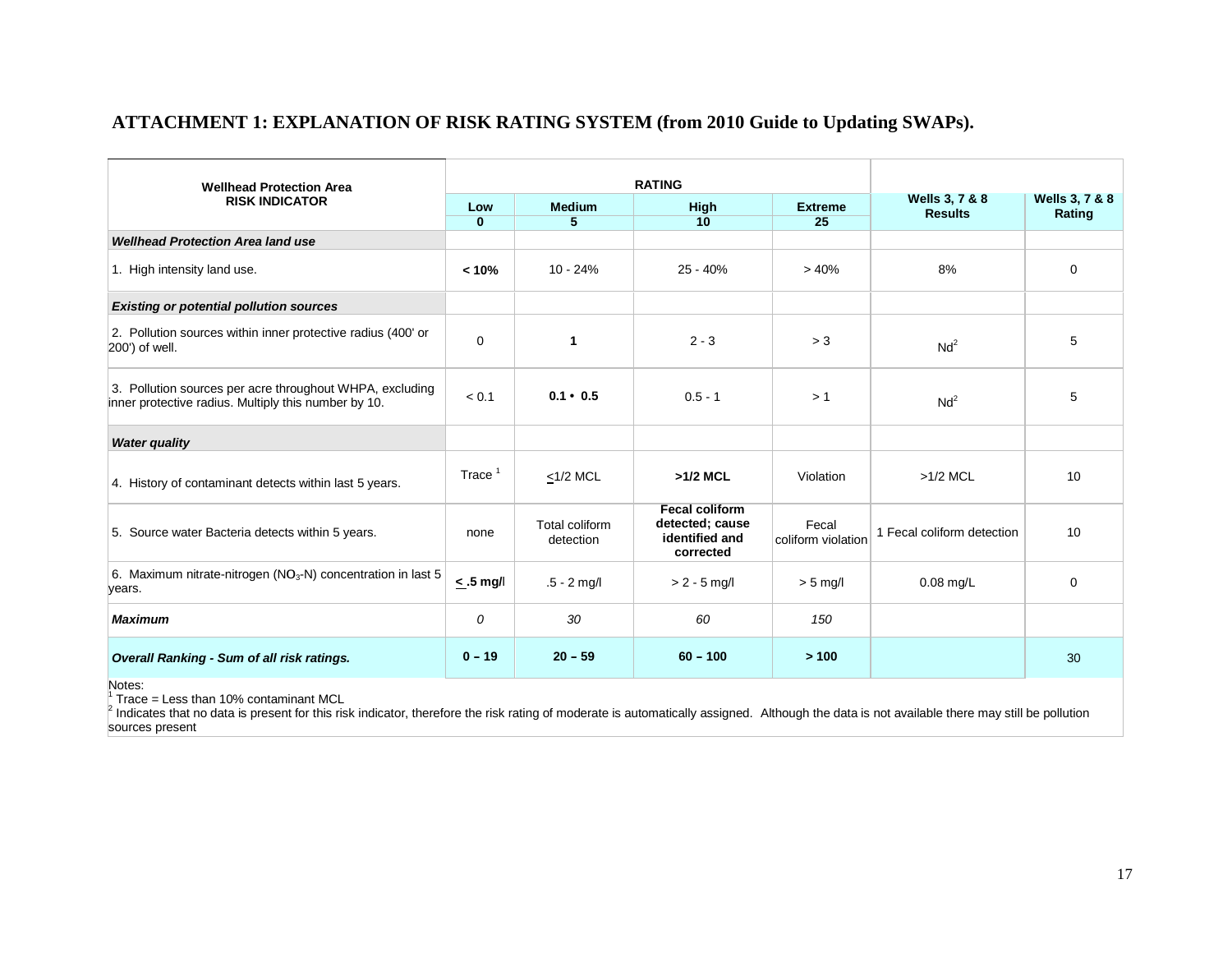### **ATTACHMENT 2: DEPARTMENT OF HEALTH RECORDS FOR CONTAMINANTS, BACTERIA, AND NITRATES**



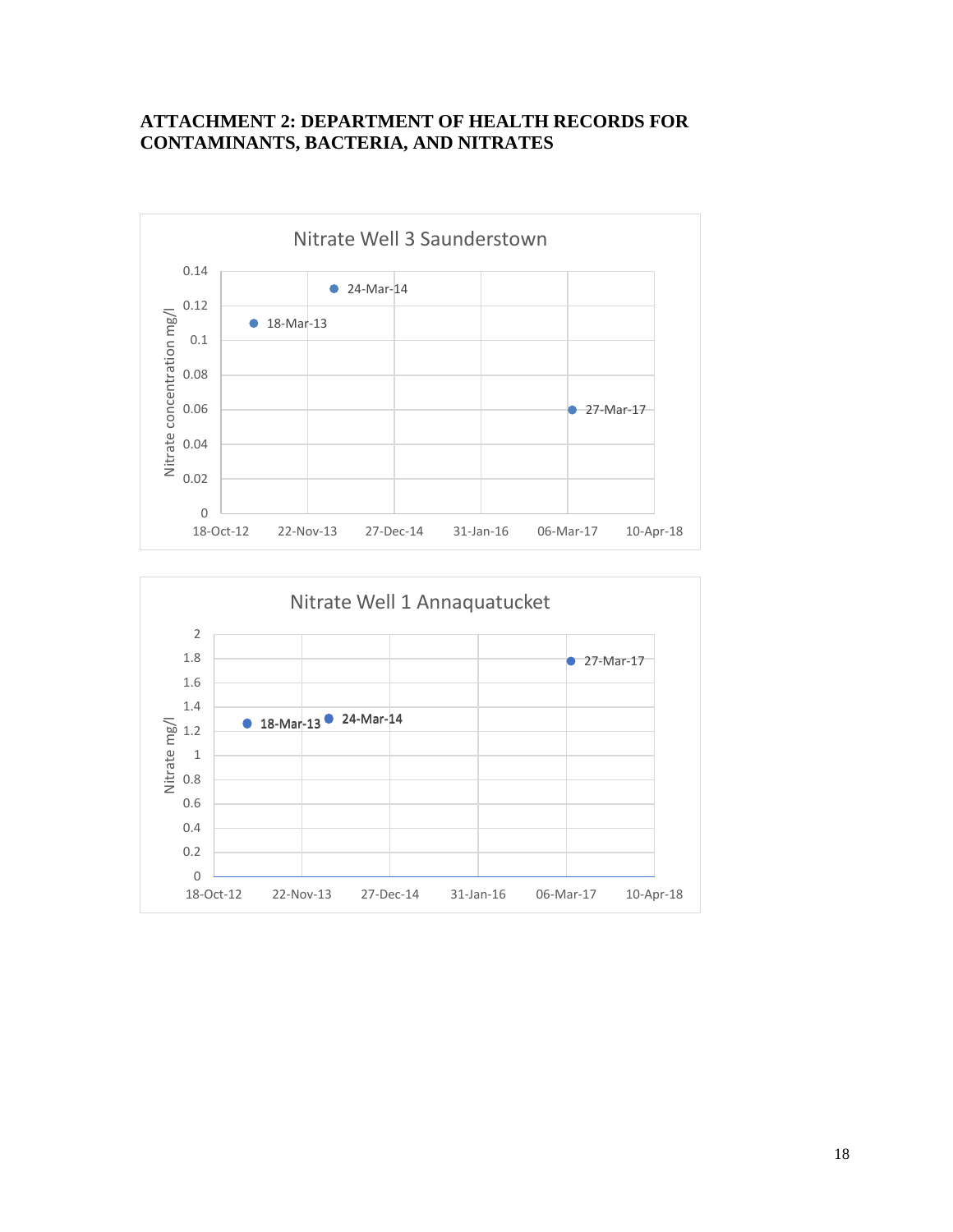